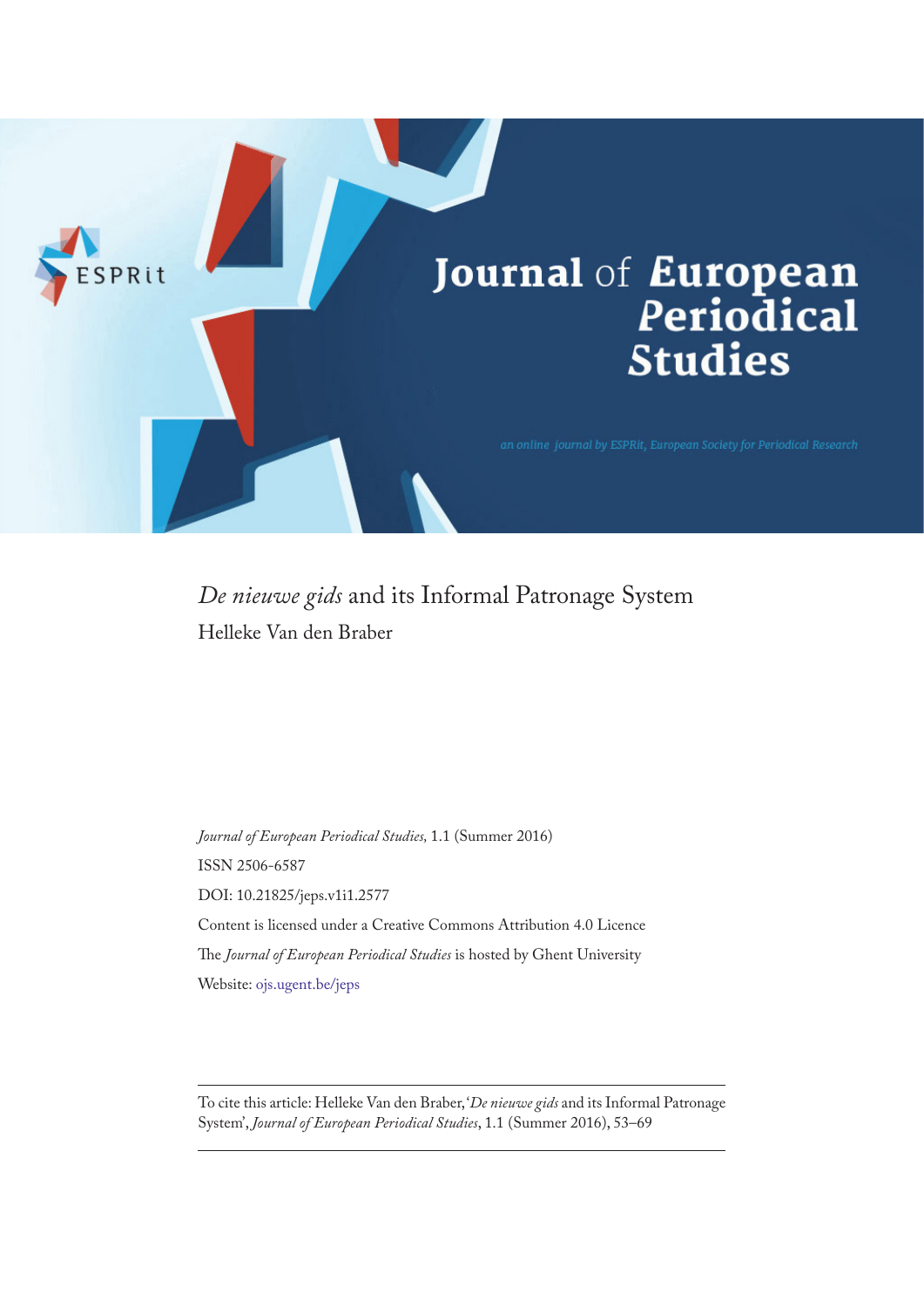# *De nieuwe gids* and its Informal Patronage System

Helleke van den Braber Radboud University, Nijmegen [h.v.d.braber@let.ru.nl](mailto:h.v.d.braber@let.ru.nl)

## ABSTRACT

This paper focuses on the funding and finances of *De nieuwe gids*, a late nineteenthcentury periodical believed by many to be the archetypical Dutch cultural magazine. The editors of *De nieuwe gids* introduced new ways of running their business and had new ideas about their role as professional writers and painters, about the pitfalls of creating for money, and about the relationship between art and finance. The paper argues that they alleviated their uneasy relationship with money through different forms of patronage. The editors acquired a substantial capital from a consortium of eleven backers, and used this money for the continuation of the magazine as well as for the upkeep of those members of their group who had no other resources. They made sure that money was circulated and transferred in such a way that all members profited: artists without money could keep on writing and painting, and artists who did have money invested in the continuity of the group as a whole and in their own place within it. This patronage system was remarkably successful, probably because it did not affect the artistic prestige or credibility of the editors, nor of the benefactors involved.

# KEYWORDS

Patronage, commercialism, money, network, gift theory, *De nieuwe gids*, Dutch periodicals, nineteenth-century periodicals, Tachtigers.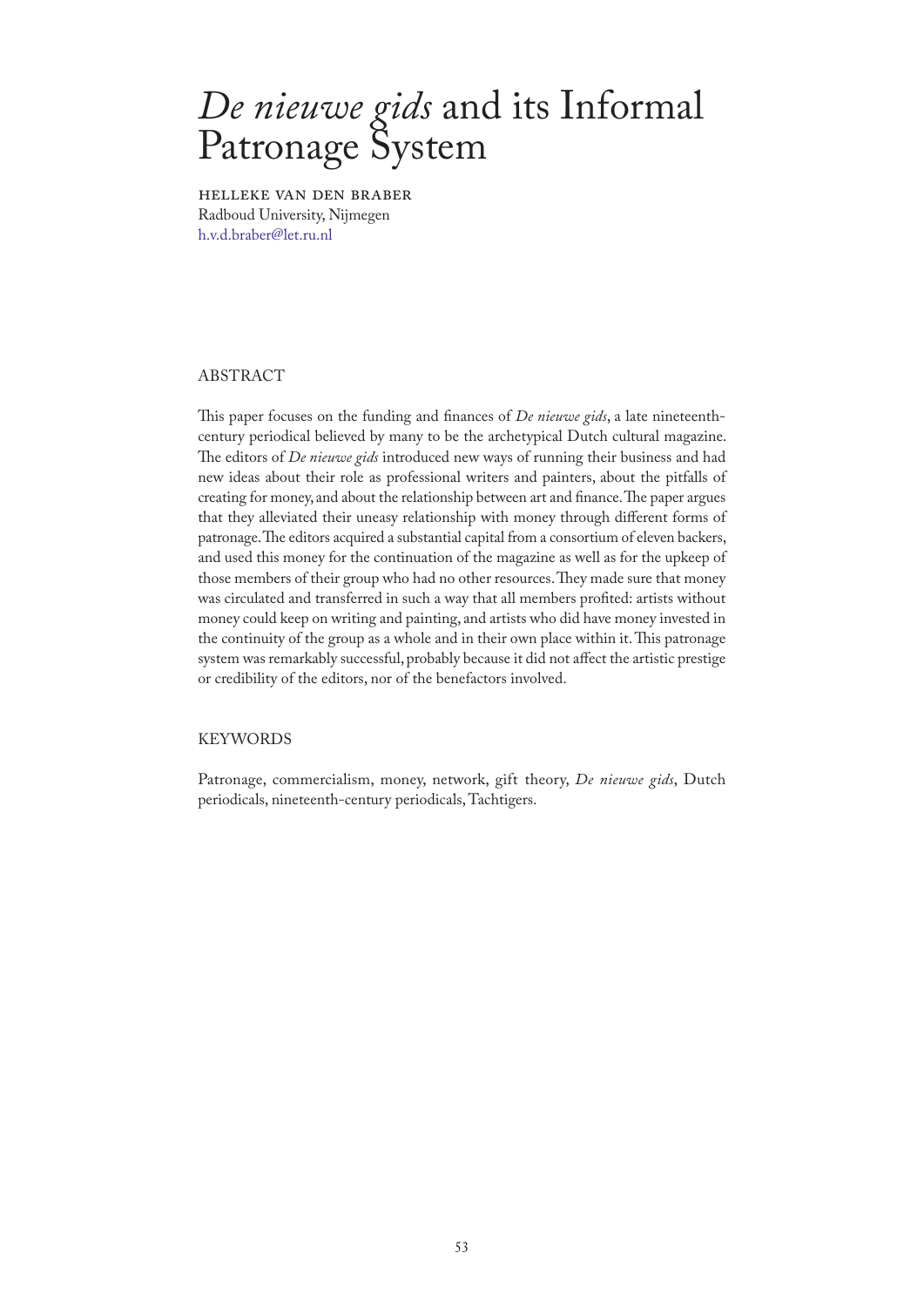This paper focuses on the funding and finances of *De nieuwe gids*, a late nineteenthcentury periodical, believed by many to be *the* archetypical Dutch cultural magazine. In Dutch literary history, it outshines all others in eminence and impact. Between 1885 and 1894, the magazine published the work of a circle of neo-romantic and naturalistic writers and artists, known as the 'Tachtigers' ('men of the eighties'). In many ways, they revolutionized Dutch literature and painting, breaking with traditional rules and introducing new ones — many of which are influential to this day. In the Netherlands, the poetic revolution that *De nieuwe gids* initiated had an enormous impact — perhaps even bigger than that of other European magazines in neighbouring countries during the same period: *La Jeune France*, the *Yellow Book*, or *Blatter für die Kunst*. What interests me most is that the Tachtigers also introduced new ways of organizing their own finances and running their businesses. They had new ideas about their role as professional writers and painters, about the pitfalls of creating for money, and about the relationship between art and finance. And while researchers have paid ample attention to the form and content of *De nieuwe gids* and literally hundreds of books and articles have been written on the artistic ideals informing the magazine, little attention has been paid to the question of who actually paid for its publication. Where did the money come from? How were bills paid? Who invested in the magazine? And what return on their investments did they anticipate? I will also address the Tachtigers' thoughts on professionalism and moneymaking, and the way that these were reflected in the choices that were made in funding the magazine — another issue that has not been explored before.

The young Dutch poet Willem Kloos claimed to have stood in the drawing room of 'an older, literary, rich lady' in 1885. Kloos sought funding for the launch of *De nieuwe gids* and asked this rich lady, 'with hardly any hope of success', for monetary support for his magazine. She listened carefully, but 'without any sign of kindness in her eyes'. This was not surprising. The self-styled 'bohemian, living from hand to mouth' was facing one of those 'well-bred bourgeois patricians' that the Tachtigers so looked down on, and most of the time the feeling was mutual. The lady turned, put something in an envelope, handed it to Kloos and said: 'Here, take this, and advance it to your Treasurer. If I had any confidence in your artistic future, I would do more, but now I can hardly give anything more than this.' She did not request a receipt, and assured him that although she meant well, she considered the money 'completely lost'. Back on the streets, Kloos went on to discover an 'unmistakably real banknote of one thousand guilders' in the envelope.<sup>1</sup> One thousand guilders in 1885 would be equivalent to  $\text{\textsterling}12,000$ today.2 Such generosity, displayed so casually by such an easy-going and undemanding patron — it almost sounds too good to be true. And sure enough, the story is nothing more than a myth — dreamt up much later, in 1910, by Kloos himself, in an attempt to glorify the early days of the magazine.<sup>3</sup>

<sup>1</sup> The original text of the quotations, in Dutch: 'een oudere, letterkundige, gefortuneerde dame'; 'haast zonder-hoop-van-welslagen'; 'zonder dat ik in haar oogen iets vriendelijks kon lezen'; 'bohémien, die van den dag op den dag leeft'; 'deftig-burgerlijke heeren en dames'; 'hier, neem dat meê, en stel dat aan den penningmeester van je tijdschrift ter hand. Als ik vertrouwen had in jullie letterkundige toekomst, zou ik méér willen doen, maar nú kan ik niets anders geven als dit'; 'als geheel verloren'; 'een onmiskenbaar-echt bankje van duizend pop'. Letter from Willem Kloos to Frederik Van Eeden, 30 May 1890, Goverdus 's Gravesande, *De geschiedenis van 'De nieuwe gids'* (Arnhem: Van Loghum Slaterus, 1955), pp. 263–64.

<sup>2</sup> Internationaal instituut voor sociale geschiedenis, [www.iisg.nl](http://www.iisg.nl/hpw/calculate2-nl.php) [accessed 10 May 2016].

<sup>3</sup> Willem Kloos, 'Hoe "*De nieuwe gids*" tot stand kwam en wat hij heeft gedaan', *De nieuwe gids*, 25 (October 1910), pp. xi–xxvii. Kloos had already told this tale in a shorter version in 1909, claiming that it involved a lady 'who said: I do not have any faith in this, but it's all the same to me; please accept one thousand guilders'. E. A. d'Oliveira, *De mannen van Tachtig aan het woord: Een onderzoek naar eenige beginselen van de 'nieuwe gids'-school* (Amsterdam: De maatschappij voor goede en goedkoope lectuur, 1909), p. 38.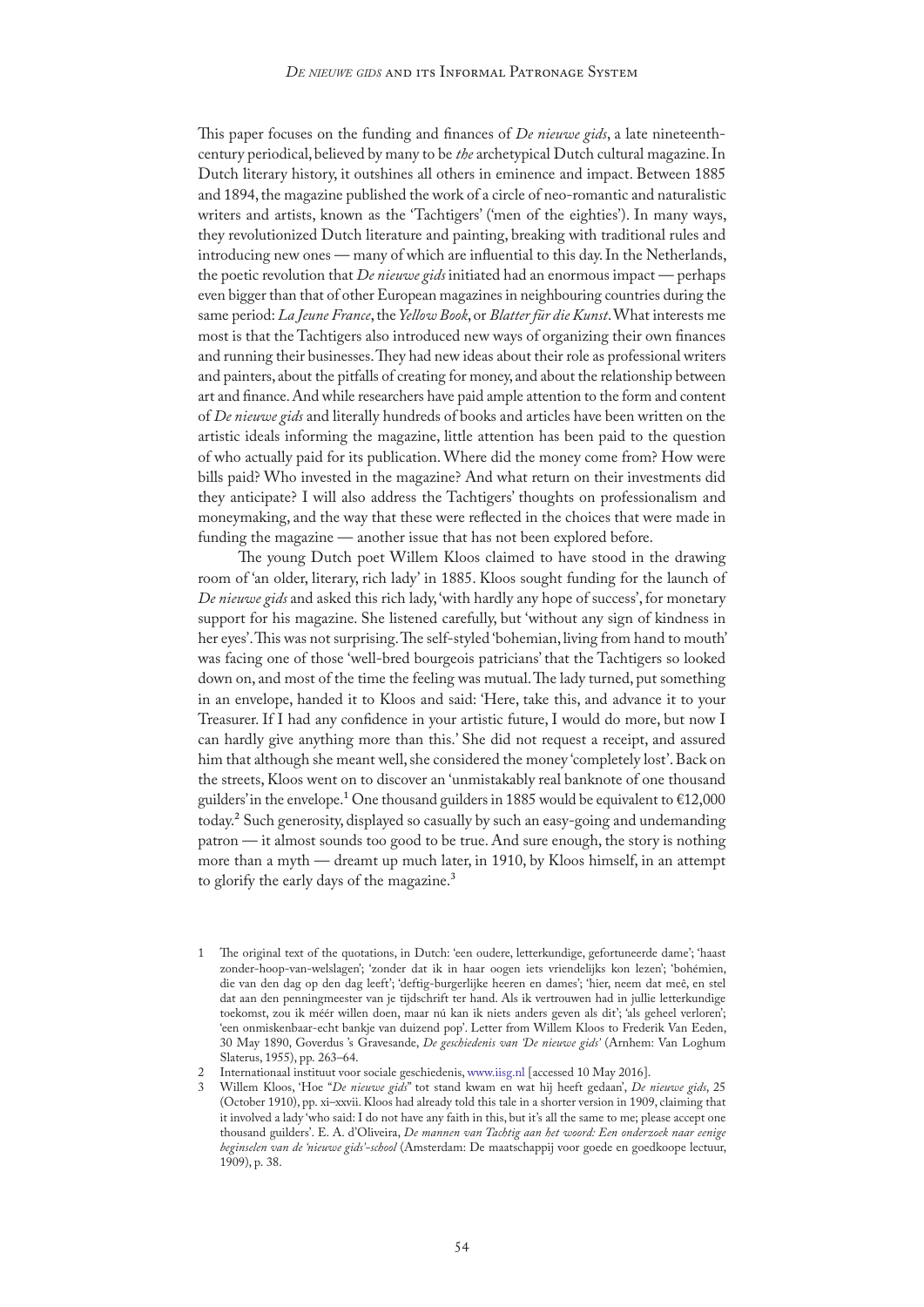For both individual artists and editors of magazines, the support of a rich patron was something to be proud of. It is interesting that Kloos wasn't the only Tachtiger to invent a patron. His fellow editor Lodewijk Van Deyssel also fabricated a protector. In 1885, he informed Albert Verwey, one of the other editors, that he 'had received an anonymous letter from Amsterdam, containing a sum (150 guilders) the sender intended me to put towards a trip to the mountains. I thought: I will do exactly that, and set off without further ado'.4 This benefactor, who supposedly nonchalantly sent Van Deyssel today's equivalent of nearly €2,000, was an even bigger fiction than Kloos's 'lady with the unfriendly eyes': Van Deyssel's patron never existed, whereas Kloos's benefactor *did*, even if she gave her money for very different reasons and under very different circumstances than he tried to make people believe in 1910.

The Tachtigers' relationship with money was an uneasy one. It is perhaps too strong to say that making money was taboo in their circle, but they certainly disapproved of linking art and earnings in any overt way. The editors and writers of *De nieuwe gids* strived for independence and autonomy, not only morally and artistically, but also financially. A few of them had side jobs, private incomes, or well-to-do spouses, but most Tachtigers tried to earn their living through writing or painting. The Tachtigers never had a very large audience, and getting by on what they sold was never easy. Getting a job as a journalist or leading a double life as a hack writer was seen as a dubious form of selling out. Their views and practices reflect the professionalization and autonomization of the cultural field at the time. As the sociologist Pierre Bourdieu has shown, power relations between writers, publishers, and the public changed profoundly in the second half of the nineteenth century.<sup>5</sup> In the Netherlands, as elsewhere, the changing social, economic, and cultural environment of writing and publishing led on the one hand to a larger number of 'professional' authors, who wrote for a living and catered to a mass audience, and on the other hand to the rise of a class of deliberately non- or even anti-commercial writers. This category was interested in selling their work to a very select audience only, without having to compromise or to pander to the 'ignorance' of the general public. The Tachtigers adopted a double strategy: they believed in selecting their followers and in catering to a small and elite public of connoisseurs, but aimed simultaneously at a form of financial self-sufficiency.

This, of course, could not but lead to a perpetual and collective shortage of money — an impecuniousness not only felt by individual Tachtigers, but shared by the group of writers and painters as a whole. The money earned, loaned, or obtained within the group tended to circulate through an informal, private system of gift and exchange from one member to another. Some artists often found themselves on the receiving end (such as Kloos and Van Deyssel); others tended to be mostly givers (such as the painter Willem Witsen, who had a wealthy father, and treasurer Frank Van der Goes, who worked in insurance). Still, the surviving letters and documents show that all Tachtigers, rich and poor, shared in a collective sense of financial vulnerability and apprehension — alternating with short-lived bouts of pecuniary faith and confidence.

Their system of extensive reciprocal support stands in the tradition of what art historian Peter Springer has called 'artists' patronage'. In the support artists give each other, he argues, roles are typically interchangeable, with recipients of help often acting as

<sup>4</sup> 'uit Amsterdam een anoniemen brief [had] gekregen, inhoudende een bedrag (ƒ 150.-), dat de schrijver voor een bergland uitstapje door mij aangewend wilde zien. Ik dacht: ik zal dat maar precies zoo doen en vertrok lakoniek onmiddellijk.' Letter from Lodewijk Van Deyssel to Albert Verwey, 10 September 1895. Harry M. G. Prick, ed., *De briefwisseling tussen Lodewijk Van Deyssel en Albert Verwey*, 3 vols (The Hague: Nederlands Letterkundig Museum en Documentatiecentrum, 1981–86), II (1985), p. 127.

<sup>5</sup> Pierre Bourdieu, *The Field of Cultural Production* (Cambridge: Polity Press, 1993), p. 32.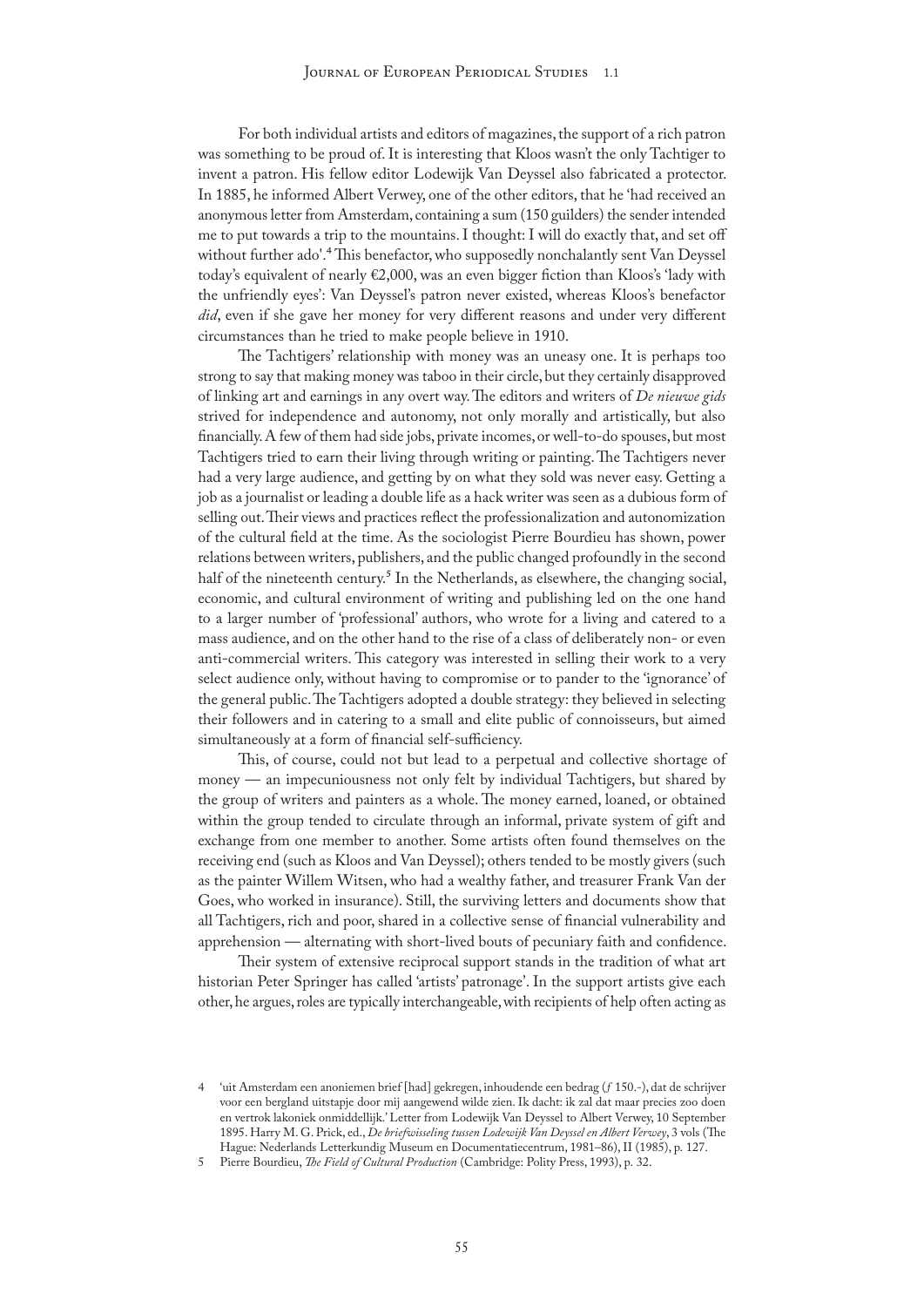givers as well, and givers as recipients.<sup>6</sup> This system had its pitfalls. As I will show below, most of the time it worked beautifully, but it could also cause resentment and spite. I also argue that the Tachtigers combined their artists' patronage with more traditional forms of support. The editors of *De nieuwe gids* managed to attract a consortium of eleven backers that provided the means for publication of the magazine — Kloos's 'lady with the unfriendly eyes' was one of its members. The balance sheets of the magazine show that this group invested a total of 4,000 guilders between 1885 and 1891.7 Four Tachtigers stepped in as well, adding another 750 guilders to the capital of the magazine, making a total of 4,750 guilders (equivalent to nearly €126,000). This money was meant as a loan, but *De nieuwe gids* never made any profit and never paid any of it back.

Some of the eleven bondholders supported not only the magazine, but individual writers or painters as well. And yet another group of patrons had nothing to do with the magazine, but gave extensive support to specific artists associated with *De nieuwe gids*. All-in-all, three systems of patronage seem to have functioned around *De nieuwe gids*: the reciprocal arrangement of the artists themselves; the efforts of the consortium of financiers who backed the magazine; and the involvement of a circle of regular patrons who subsidized individual artists. However, the question is whether these alliances always ran smoothly. It is very possible that the artists' need for autonomy and financial independence sometimes failed to match with the demands and wishes of the patrons.<sup>8</sup> It is therefore not surprising that Kloos and Van Deyssel dreamt up fictive benefactors, whose support was not only generous, but above all, casual and off-hand 'without any strings attached'. The question is if the eleven (very real) backers of *De nieuwe gids* were prepared to be as compliant.

## **Backroom Business**

*De nieuwe gids* was launched by a small group of friends: five young men who shared the same literary ideals and whose decision to collaborate was based on friendship and idealism. Some of them had money of their own; others were much less fortunate. None of them joined the venture to get rich: *De nieuwe gids* was not started as a business venture, but as an attempt to bring together like-minded people and to promote new ideas. From the beginning, the nature of the collaboration was essentially informal — the success of the magazine depended very much on colloquial relationships and exchanges, both within and outside of the small group of founders. The backroom business of the magazine was conducted in cafés, student rooms, and informal gatherings — and in hundreds of letters, most of which have survived, and upon which much of the research for this paper is based. Some financial records and minutes of meetings have also survived, but not many, in keeping with the casual, even careless way in which the magazine was managed.

Money was discussed at length in the hundreds of letters the Tachtigers wrote to each other. How to make their work more lucrative, but without artistic compromise?

<sup>6</sup> Peter Springer, 'Künstler als Mäzene', in *Sammler, Stifter und Museen: Kunstförderung in Deutschland im 19. und 20. Jahrhundert*, ed. by Ekkehard Mai and Peter Paret (Cologne: Böhlau Verlag, 1993), pp. 295–319.

<sup>7</sup> All data on the exploitation of *De nieuwe gids* are derived from financial documents in the Kloos Archive in the National Library, The Hague, KB 69 E 22 and 69 E 24.

<sup>8</sup> See, for instance, the conflict between George Breitner and his patron J. H. W. Kool, who 'didn't like George spending his money (and not even on his work […]) and fooling him around' ('[Kool] vindt 't niet prettig dat G. 't geld op maakt (en niet eens voor z'n werk […]) en hem 'n beetje voor den gek houdt'), according to Willem Witsen on 15 November 1887. Leo Jansen and others, eds, *Willem Witsen: Volledige briefwisseling*, Stichting Willem Witsen, Digitale Bibliotheek voor de Nederlandse Letteren (2007), [www.dbnl.org](http://www.dbnl.org/tekst/wits009brie01_01/) [accessed 1 October 2013].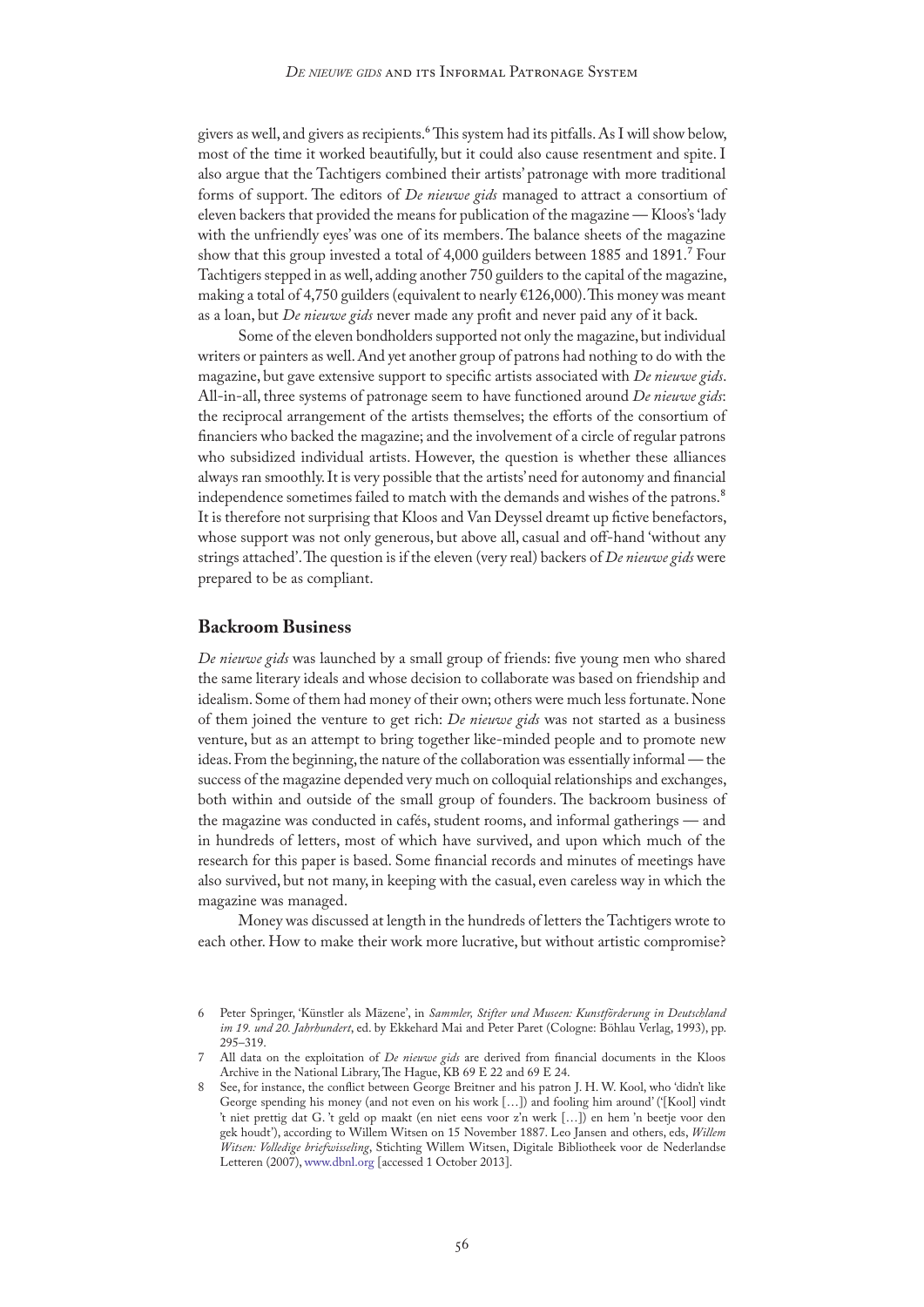How to pay the rent, but without 'selling their souls' to either publisher or public? Many who have published on the Tachtigers have since commented on their habit of ignoring their audience and their lack of concern for the commercial appeal of their work. However, the letters reveal that for many Tachtigers the fact that their poems and paintings had to be distributed or sold at some point was not problematic in itself. They actually liked presenting their work to a public. They did, however, feel uncomfortable with an all too obvious association of monetary value with artistic value. They would have preferred to completely separate the two, and were annoyed by the fact that creating art unavoidably had to be followed by an assessment of its economic worth.<sup>9</sup> Tachtiger Frederik Van Eeden, who was a writer and a doctor, told his diary in 1895 that: 'there is no way of making money that I find right and proper'.10 And founder and editor Verwey stated that he would much rather give away his book of poems, *Verzamelde gedichten* [*Collected Poems*] (1889), than sell it at a given price. 'And sometimes I fancy printing my poems on a slip of paper and selling them for a song, so everyone could read them and profit from them.'11 A painter and photographer, Witsen had the same aversion to the economic transactions needed to distribute his work: 'I think it's very tiresome, always this selling and playing the salesman […] I wish I could give away the whole lot; at least to people worthy of it.<sup>12</sup> This was crucial: if selling was required, the Tachtigers would much rather sell to a public that they did not have to look down on. In practice, this meant a public that was able to appreciate their work.

Not long after launching the magazine, the Tachtigers started to use the expression 'a N[ieuwe] G[ids] public' in their letters, meaning an audience that was well-informed, well-read, open-minded, and 'willing to try to understand our poems'<sup>13</sup> — as opposed to what they called the 'narrow-minded hostile mob' that they considered would never even begin to understand.<sup>14</sup> It would never do to try to meet this type of reader halfway. The worst reproach to any Tachtiger was to accuse him of trying to 'gain favour with the public, to make advances to the public [...] just to satisfy his vanity and greed'.<sup>15</sup> The elusive 'N.G.-public', by contrast, showed promise. It could conceivably be gradually educated and enlightened. Van Eeden predicted that the magazine would be 'read by thousands' and pointed out that *De nieuwe gids* was meant for more people than for 'its coterie' alone: 'we want to stand among the people, and keep standing there.'16 Verwey, in June 1887, commented:

9 See also Helleke Van den Braber, *Geven om te krijgen: Literair mecenaat in Nederland tussen 1900 en 1940* (Nijmegen: Vantilt, 2002), pp. 54–75.

- 11 'En soms […] zou ik lust hebben [mijn gedichten] te laten drukken op zakjespapier en ze voor 'n bagatel te verkoopen, dat toch iedereen ze kon lezen en er zijn voordeel mee doen.' Letter from Verwey to Elisabeth Van Vloten, 13 October 1888. M. H. Schenkeveld and Rein Van der Wiel, eds, *Albert Verwey: Briefwisseling 1 juli 1885 tot 15 december 1888* (Amsterdam: Querido, 1995), p. 553.
- 12 ''k Vin 't anders 'n vervelend ding, altijd dat verkoopen en koopmannetje spelen en te moeten hooren van veel of niet veel, — 'k wou dat 'k alles kon weggeven; aan menschen ten minste, die 'k 't waard vind'. Letter from Van Looy to Witsen, 12 February 1888; letter from Witsen to Van Vloten, 20 July 1891. Jansen and others, eds, *Willem Witsen.*
- 13 'Een N.G.-publiek [dat] wil trachten onze verzen te verstaan'. Letter from Van Eeden to Verwey, 23 June 1887; letter from Verwey to Van Looy, 13 May 1886. Schenkeveld and Van der Wiel, eds, pp. 159 and 312.
- 14 'Grooten bekrompen vijandigen troep'. Letter from Van Eeden to Verwey, 3 February 1888. Schenkeveld and Van der Wiel, eds, p. 404.
- 15 'Een wit voetje bij het publiek te krijgen, met het publiek te coquetteeren […] voor de voldoening van [zijn] ijdelheid en geldzucht.' Letter from Charles Van Deventer to Verwey, 8 April 1888. Schenkeveld and Van der Wiel, eds, p. 417.
- 16 'Door duizenden gelezen [zal] worden'; 'alleen voor ons plezier, voor een onder-onsje'; 'wij willen in de menschen staan, en blijven staan'. Letters from Van Eeden to Verwey, 12 August 1885 and 3 February 1888. Schenkeveld and Van der Wiel, p. 28; 's Gravesande, *De geschiedenis van 'De nieuwe gids'*, p. 146.

<sup>10</sup> 'Geen wijze van geldverdienen die ik waardig en goed vind'. H. W. Van Tricht, ed., *Frederik Van Eeden: Dagboek 1878–1923*, 4 vols (Culemborg: Tjeenk Willink/Noorduijn, 1971), I, p. 357.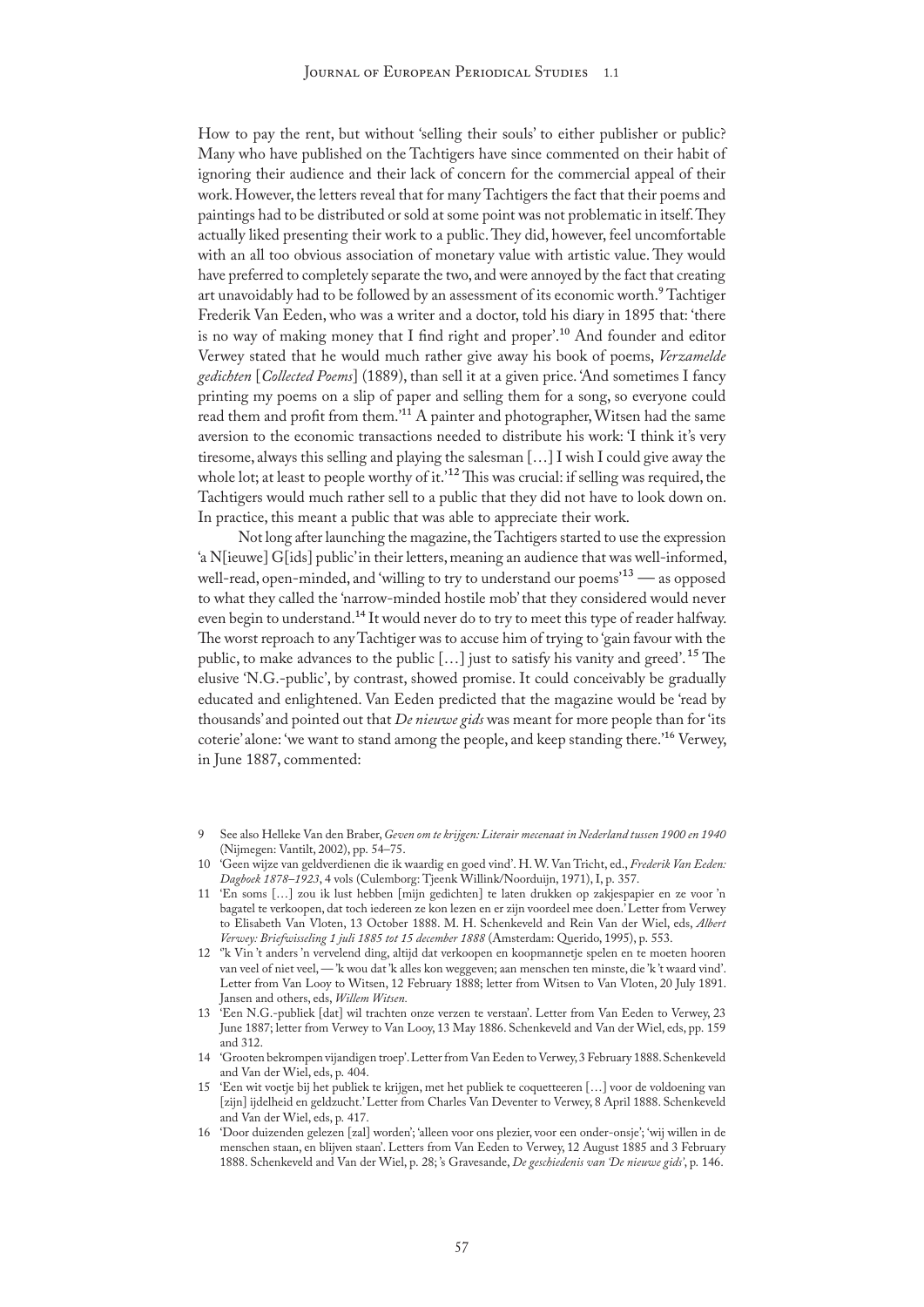Is this whole N.G. anything else than an attempt to convert people to comprehending what was incomprehensible at first? Aren't the good things about new ideas mainly good and new because they could not be understood at first, and then could be accepted as understood afterwards? Is being too demanding for one's readers actually wrong? I would almost like to call it a virtue.<sup>17</sup>

Kloos was optimistic about the possibility of educating the public. He trusted that 'the cultivated and art-loving public will […] learn to appreciate modern Dutch art more and more, if the artists continue to provide good work'.18 But his colleague Van Deyssel, who was a very prominent Tachtiger, doubted if it was wise to put too much emphasis on the intelligibility (and commercial appeal) of their work. He would only be prepared to do so himself: 'if it agreed with my artistic vision. But I am convinced that it would be wrong to sacrifice anything for it, and that my art should correspond with what I would write if I was alone in this world.'19 Still, paradoxically, Van Deyssel did dream of recognition and profit: in 1885 he wrote provocatively that he only 'exploited himself by writing' to 'attain the one goal: as much fame, honour and wealth as possible'*.*20

But for Kloos, such an overt connection between economic and artistic value remained off limits. In 1890, he claimed he never wanted anyone to think 'that my production has ever been or will ever be dependent on monetary reward […] As if the hope of monetary reward would inspire new thoughts in me, or provoke new visions!'<sup>21</sup> This did not mean that Kloos rejected all payment for his work. He desperately needed the money *De nieuwe gids* paid him for his editorial duties and was convinced that the magazine owed it to him to pay him as much as he needed to survive. He claimed that taking a regular job would cause him to 'die or at least stultify'. He hated the thought of 'having to do taxing work that I would rather avoid'.22 As an editor of *De nieuwe gids* he earned 600 guilders a year, and this was, along with the variable payments for the poems he published, his only regular income. In 1890, he wrote:

I have to have a regular income, something I can be sure of, and that will allow me to fulfil my basic needs. This is also what I have been promised when the N.G. started. They as good as told me 'we know you can't survive on 600 guilders, but our

<sup>17</sup> 'Is de heele N.G. wel iets anders dan een poging om de menschen te *bekeeren* tot het begrijpelijk vinden van het eerst-ónbegrijpbare? Is zelfs het goede van nieuwe idees niet voornamelijk goed en nieuw daarom, dat het eérst niet begrepen en daarna als wel begrepen geaccepteerd wordt? Is het te hoog gaan voor zijn lezers dan wel een fout? Ik zou het haast een deugd willen noemen.' Letter from Verwey to Van Eeden, 27 June 1887. Schenkeveld and Van der Wiel, eds, p. 315.

<sup>18</sup> 'Het ontwikkelde publiek, dat iets aan kunst heeft, […] hoe langer hoe meer van de moderne hollandsche kunst zal leeren genieten, als de bestaande artisten maar voortgaan met goed werk te leveren.' Letter from Kloos to Arij Prins, 17 September 1886. 's Gravesande, *De geschiedenis van 'De nieuwe gids'*, pp. 124–26.

<sup>19</sup> 'Voor zover het overeen zou komen met mijn kunstinzicht. Maar ik ben overtuigd, dat ik daar niets voor mag opofferen, en mijn kunstwerk moet overeenkomen met wat ik zou schrijven: indien ik alleen op de wereld stond.' d'Oliveira, p. 28.

<sup>20</sup> 'Literair exploiteerde [om] het ééne doel te verkrijgen: zooveel mogelijk roem, eer en rijkdom.' Prick, ed., *De briefwisseling tussen Lodewijk Van Deyssel en Arnold Ising jr 1883–1904* (The Hague: Nederlands Letterkundig Museum en Documentatiecentrum, 1968), p. 123.

<sup>21</sup> 'Mijn productie ooit afhankelijk is geweest, of kan zijn van de geldelijke belooning, die ik er voor kreeg […] Alsof er door het uitzicht op geldelijke belooning, nieuwe gedachten in mij zouden geboren worden, nieuwe inzichten ontstaan!' Letter from Kloos to Van Eeden, 2 June 1890. 's Gravesande, *De geschiedenis van 'De nieuwe gids*', p. 297.

<sup>22</sup> 'doodgaan of ten minste versuffen'; 'ingespannen werk te doen, dat ik liever laten zou'. Letter from Kloos to Van Eeden, 30 May 1890. 's Gravesande, *De geschiedenis van 'De nieuwe gids'*, pp. 263–64.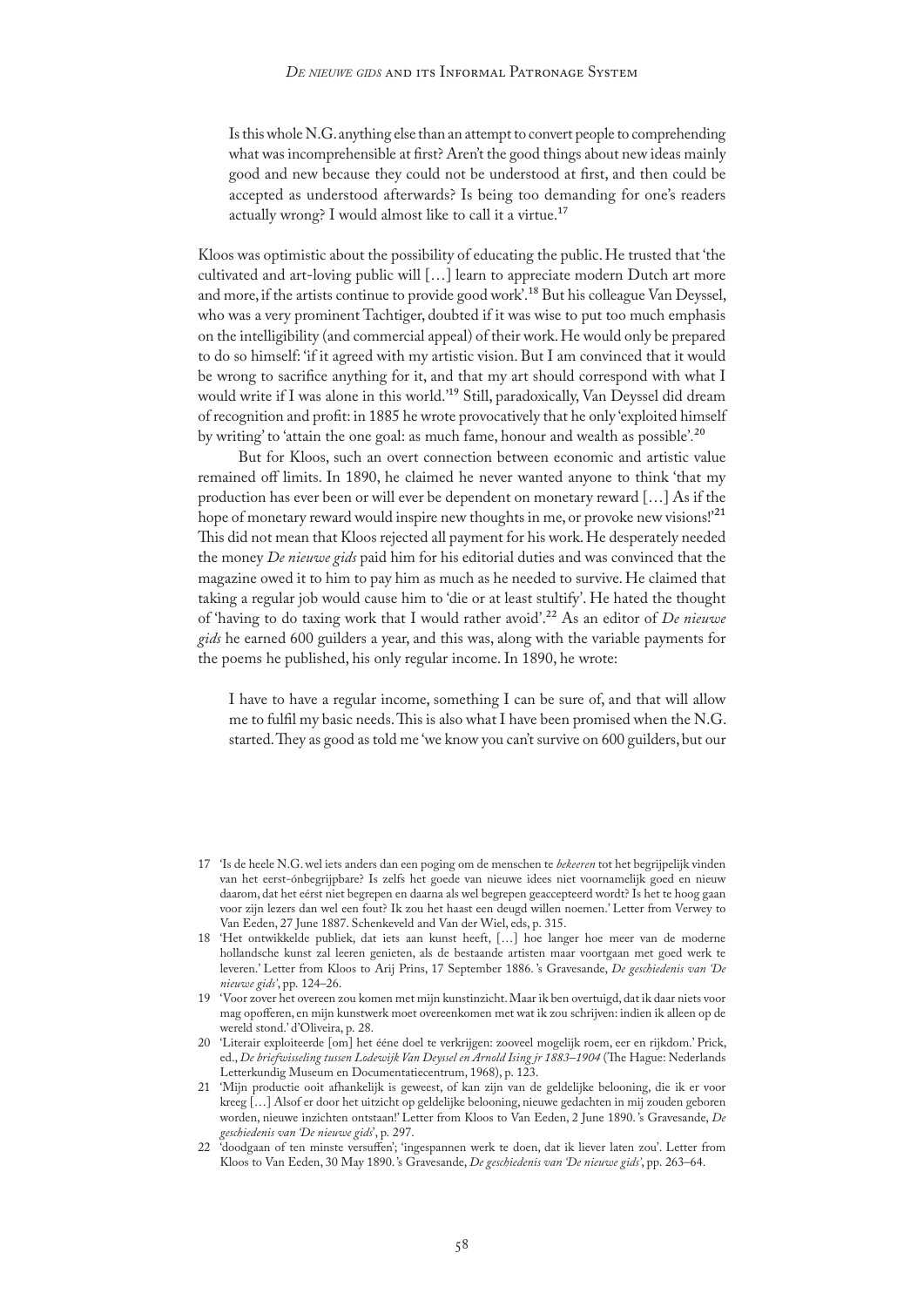future is totally uncertain, the whole business may collapse, so we can't do more at the moment, but as soon as possible we will see what we can do.<sup>23</sup>

And the editors of *De nieuwe gids* agreed with him. They thought that an eminent writer like Kloos merited the highest fee the magazine could offer, if only because of the value of his work — even if he would never put pen to paper again. Van Eeden wrote to him:

We know very well that in these revolutionary times in our country hardly anything of value has happened that hasn't been influenced by you. And that you, of all people, have every right to any benefits this magazine can give in a country like ours. I am convinced that one day you will make a living off the magazine, and even if you produced nothing more, I would still find that just and proper.<sup>24</sup>

A closer look at the financial position of *De nieuwe gids* shows that the magazine found it hard to find a public. Van Eeden's prediction that thousands would read the magazine did not come true. Table 1 below shows the numbers of subscriptions and the losses from year to year. The magazine grew in popularity from 274 subscribers in 1885–86 to 597 in 1891–92, but still the losses mounted: from 1,472 guilders (equivalent to around €17,500 today) in the first year to 3,273 guilders (equivalent to almost €40,000 today) in 1890. No figures are known for later years. Although the bonds the editors managed to place cut the losses somewhat, the magazine never made any profit.

|              | Subscriptions          | Losses (cumulative) | <b>Bonds placed</b> |
|--------------|------------------------|---------------------|---------------------|
| 1885-86      | 274 (at f 7,50 a year) | f 1472              | f 1750              |
| 1886-87      | 352                    | $f$ 2545 (+ 1073)   | f 375               |
| $1887 - 88$  | 441                    | $f$ 3207 (+662)     | f 375               |
| 1888-89      | 511                    | $f$ 3552 (+345)     | f 1000              |
| 1889-90      | 533                    | f 3273 (- 297)      |                     |
| 1891-92      | 597                    | [not known]         | f 1250              |
| <b>Total</b> |                        |                     | f 4750              |

Table 1 Financial overview for *De nieuwe gids*25

However, 500 subscribers was not a bad result. Other magazines with the same number of subscriptions managed very well at the time. Van Eeden argued in 1889 that 'it is too bizarre that with all our subscribers our business should still be bad and we should still be paying such scant fees. [Rival magazine] *Nederland*, which does

<sup>23</sup> 'Ik moet een vasten grondslag hebben van inkomsten, iets waarvan ik zeker ben dat het inkomt, en waarmeê ik mijn brood-noodigste levensbehoeften verschaffen kan. Dat is mij, in het begin van de N.G. ook beloofd. Men zeide mij ongeveer: we weten wel dat je van f 600 niet leven kan, maar onze toekomst is heelemaal onzeker, misschien mislukt de heele zaak, we kunnen dus op het oogenblik niet meer doen, maar zoodra mogelijk willen we zien wat we doen kunnen.' Letter from Kloos to Van Eeden, 2 June 1890. 's Gravesande, *De geschiedenis van 'De nieuwe gids'*, p. 297.

<sup>24</sup> 'Wij weten heel goed dat er in den tijd van omkeer in ons land bijna niets van beteekenis is voorgevallen buiten jou [sic] invloed. Dat jij dus vóór iemand anders recht hebt, op de grootst mogelijke voordeelen die dit tijdschrift in een land als 't onze geven kan. Ik ben overtuigd dat je er eenmaal een voldoend bestaan in zult vinden, en al produceerde je nu verder niets meer, dan zou ik dat toch niet onbillijk vinden.' Letter from Van Eeden to Kloos, 6 June 1890. 's Gravesande, *De geschiedenis van 'De nieuwe gids'*, pp. 274–75.

<sup>25</sup> The financial situation of the magazine after 1892 is unclear. The continuation of *De nieuwe gids* after 1894 was made possible by a generous donation from sculptor and patron Saar de Swart. 's Gravesande, *De geschiedenis van 'De nieuwe gids'*, p. 424; after 1900 more bonds were issued, Kloos Archive, KB 69 E 22 and 69 E 24.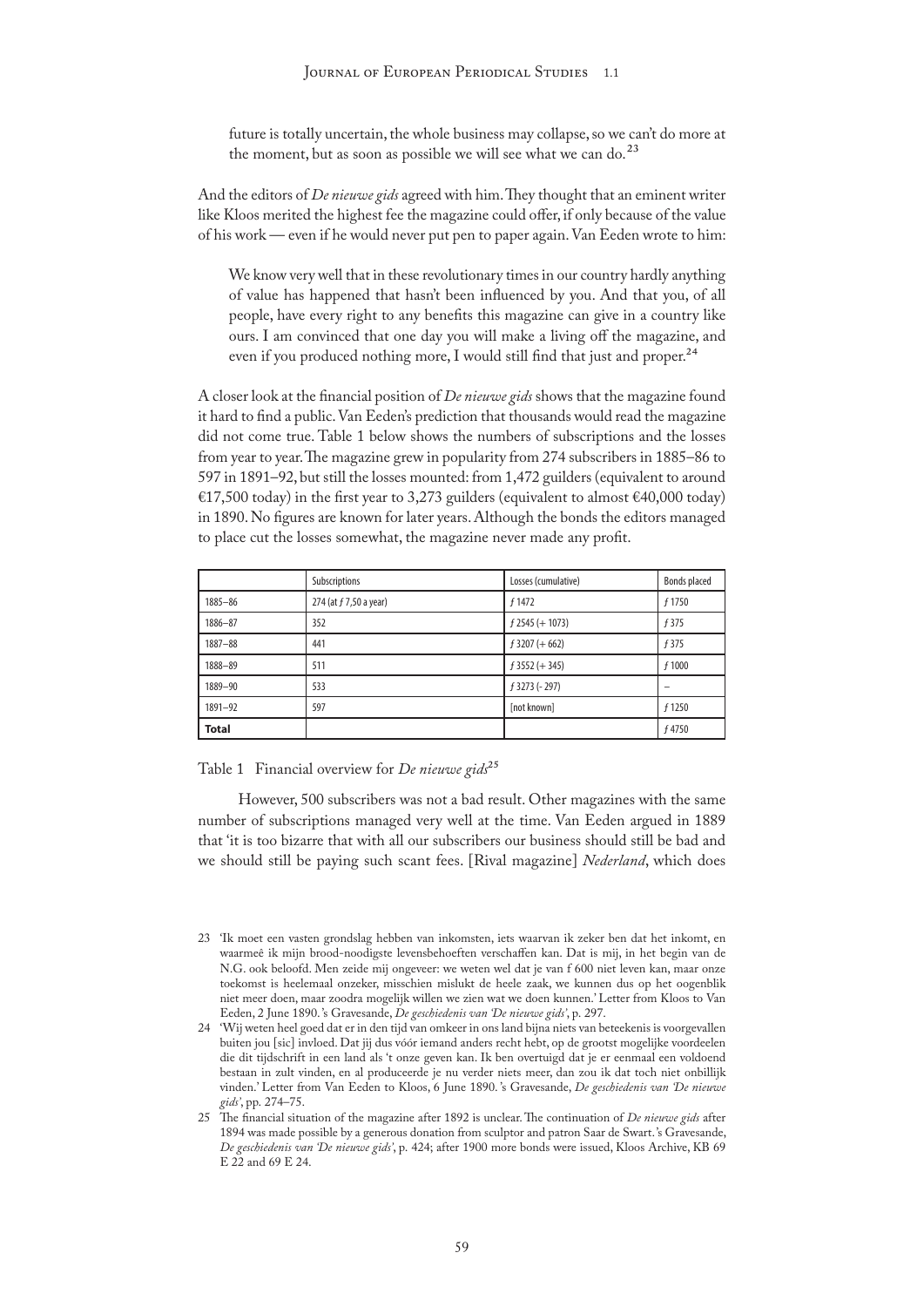very nicely, hardly has more subscribers than we do.'26 The question is why *De nieuwe gids* ran into so many financial problems. With the bond loan of 4,750 guilders the magazine was on firm financial footing.The contract with their publisher, Versluys, was not unfavourable either. Versluys took the usual twenty per cent cut of any money the subscribers brought in, and took care of promotion and distribution in return.<sup>27</sup> Kloos was content with the arrangement because: 'Versluys [also] put his name on the line, at a time when everybody else saw us as nothing more than young upstarts and laughed at us: without his name we would never have gotten this far, and that's worth some money.' And besides, the publisher was always 'willing to pay large advances'.<sup>28</sup>

# **Bondholders**

From the very beginning, *De nieuwe gids* succeeded in finding a circle of well-wishers willing to invest in the magazine by buying bonds. A consortium of eleven backers succeeded in covering the debts of the magazine and supplementing the income of the group as a whole. As mentioned above, all they received in return was a neatly printed bond, with the conditions of the loan clearly stated (but largely ignored later) on the flipside.29 In the existing literature on *De nieuwe gids*, there is much incorrect speculation about the extent of this support and about the financiers involved.<sup>30</sup> Table 2 below gives the full and correct list of backers.

As indicated in the last column, most of these eleven investors did not only support the magazine, but also individual Tachtigers. These patrons functioned quite anonymously behind the scenes of the magazine; even among specialists, their names are not readily recognized. Who were they? In a way, this consortium connected the world of art and literature to the world of money and investment. Some of the eleven patrons were wealthy family members or acquaintances of the Tachtigers themselves (numbers 2 and 4). Others were part of the large Jewish community in Amsterdam (numbers 9, 10, and 11 all worked as jewellers and diamond cutters). Some were representatives of what was called 'Young Amsterdam': the community of successful young urban people, socially dynamic and politically active, often working in industry or trade.<sup>31</sup> Together, these youths formed the hub of the so-called Second Golden Age that took shape in the last part of the nineteenth century, propelling Amsterdam into prosperity and modernity. They paid for *De nieuwe gids* with money earned in finance (numbers 1 and 3), in law and insurance (numbers 6 and 7), and in the trade of tobacco, wood, or grain (numbers 3 and 5). More than half of these patrons were young, or at least very close

- 27 Letter from Kloos to P. L. Tak, 14 July 1887. 's Gravesande, *De geschiedenis van 'De nieuwe gids'*, p. 212.
- 28 'zijn naam er aan gewaagd heeft, toen iedereen ons als kwajongens beschouwde en uitlachte: zonder dien naam zouden wij zoo ver niet zijn, en dat is geld waard'. Letter from Kloos to Tak, 14 July 1887. 's Gravesande, *De geschiedenis van 'De nieuwe gids'*, p. 212.
- 29 Kloos Archive.
- 30 's Gravesande (*De geschiedenis van 'De nieuwe gids'*) mentions on page 28 an amount of 8,000 guilders, supplied by the numbers 1–4 of my list and by four contributors to the magazine; but a little later he suddenly claims that forty bonds were issued, worth 250 guilders each (making a total of 10,000 guilders). Those bonds were issued, according to 's Gravesande, to the eleven patrons on my list, to the four contributors, and to another five unknown benefactors. A closer look at *De nieuwe gids* archive reveals that he must have seen the names of those last five (whose names were B. Gomperts, Dubourcq, Schlencker, Hugo Muller, and Loopuyt, according to 's Gravesande) on a little scrap of paper on which Tak hastily scratched a few names of possible new investors, Kloos Archive, KB 69 E 22. The surviving financial accounts do not give any indication that those five did indeed contribute — neither the amount of 8,000 guilders nor the amount of 10,000 guilders can be traced.

<sup>26</sup> 'te dwaas [is] dat wij met zooveel abonnés nog slechte zaken maken en schrale honoraria zouden geven. *Nederland*, dat heel goed floreert, heeft maar weinig abonnés meer.' Letter from Van Eeden to Kloos, 13 July 1889. 's Gravesande, *De geschiedenis van 'De nieuwe gids'*, p. 246.

<sup>31</sup> Frank Van der Goes, 'Jong-Amsterdam', *De nieuwe gids*, 6 (1891), 395–421.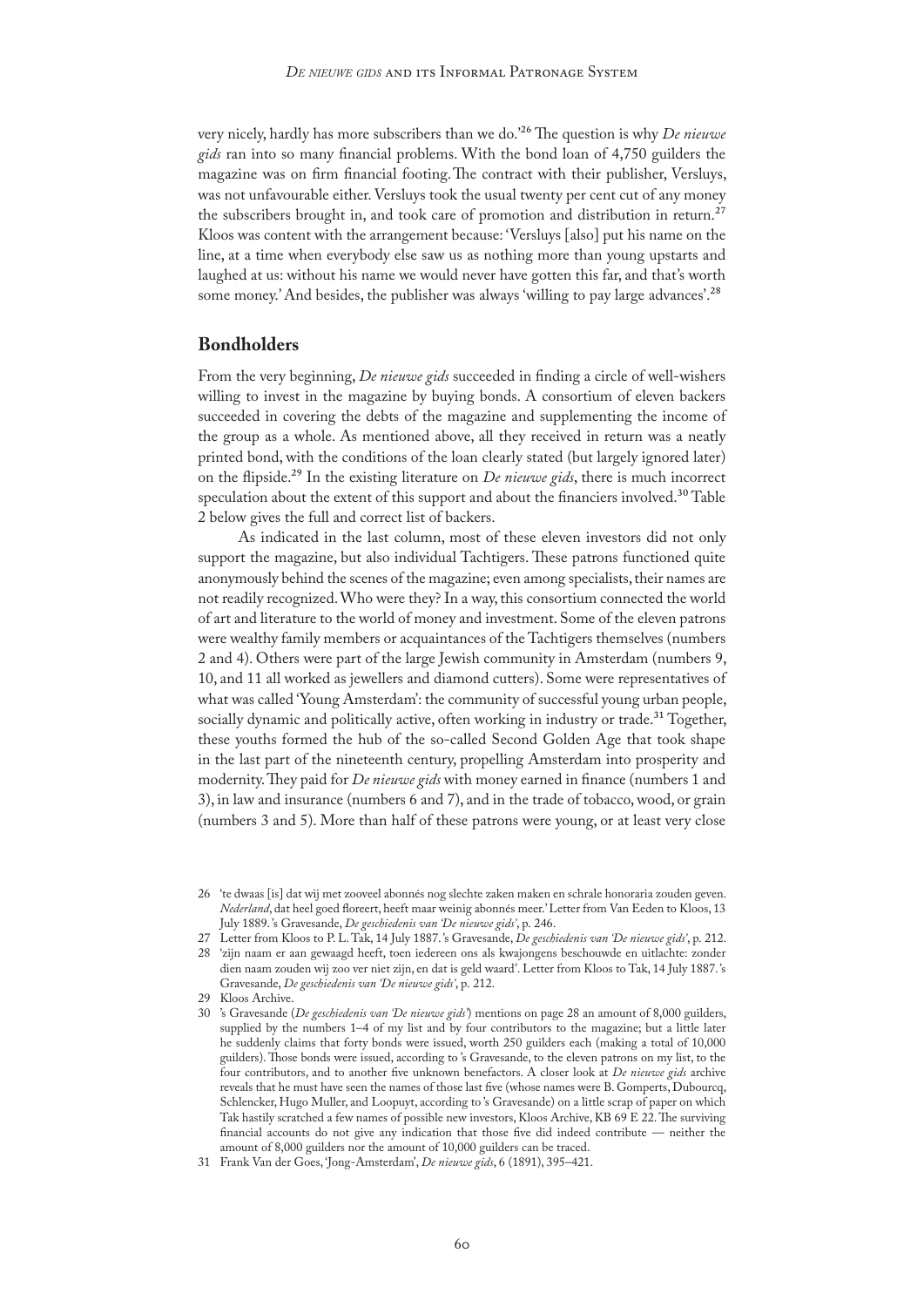|                                                            | Bought<br>bonds in | In the amount<br>0f | Also supported                                                                                                          |
|------------------------------------------------------------|--------------------|---------------------|-------------------------------------------------------------------------------------------------------------------------|
| 1. Jacoba Cornelia ('Koosje') Jolles-Singels (1847-1901)   | 1885               | f 1000              | Writers: Kloos, Thijm, Bosboom-Toussaint<br>Painters: Veth, Derkinderen, Bosboom<br>Musicians: Diepenbrock <sup>1</sup> |
| 2. Jan Van Gennep (1830-1911)                              | 1885               | f 500               | Writer: Van Eeden <sup>2</sup>                                                                                          |
| 3. C. V. Gerritsen (1850-1905)                             | 1885               | f 250               | $[Unknown]$ <sup>3</sup>                                                                                                |
| 4. Marie de Gijselaar-Van Assendelft de Koning (1859-1937) | 1888               | f250                | Painters: Breitner, Witsen <sup>4</sup>                                                                                 |
| 5. M. J. Tiele (1841-1924)                                 | 1888               | f 500               | Writer: Van Deyssel <sup>5</sup>                                                                                        |
| 6. N. A. Calisch (1858-99)                                 | 1888               | f 250               | [unknown] <sup>6</sup>                                                                                                  |
| 7. A. Van der Horst (1861-1936)                            | 1890               | f 250               | Writers: Van Deyssel, Kloos <sup>7</sup>                                                                                |
| 8. A. Kapteyn (1848-1927)                                  | 1890               | f 250               | Writer: Van Deyssel<br>Painter: Witsen <sup>8</sup>                                                                     |
| 9. A. Van Wezel (1856-1921)                                | 1891               | f 250               | Writer: Van Deyssel<br>Painters: Karsen, Witsen <sup>9</sup>                                                            |
| 10. D. S. Granaat (1863-1928)                              | 1891               | f 250               | Painter: J. Mendes da Costa <sup>10</sup>                                                                               |
| 11. Jacob Batavier (1860-1923)                             | 1891               | f 250               | Writer: Van Deyssel<br>Painters: Van der Valk, Van Looy <sup>11</sup>                                                   |

#### **Notes**

- 1 Walter Thys, *André Jolles (1874–1946) 'Gebildeter Vagrant' brieven en documenten* (Amsterdam: Amsterdam University Press, 2000), pp. 21–31.
- 2 Van Tricht, ed., pp. 106 and 509; Schenkeveld and Van der Wiel, eds, pp. 45 and 275.<br>3 Gerrit Voerman 'Gerritsen, Carel Victor', in *Biografisch Woordenboek stan, het*
- 3 Gerrit Voerman, 'Gerritsen, Carel Victor', in *Biografisch Woordenboek van het Socialisme en de Arbeidersbeweging in Nederland*, [socialhistory.org/bwsa](http://socialhistory.org/bwsa) [accessed 1 October 2013].
- 4 Schenkeveld and Van der Wiel, eds, p. 435; [Anon.], 'Jules L. N. de Gijselaar', *Algemeen Handelsblad* (9 April 1915).

5 [Anon.], 'M. J. Tiele', *Het vaderland* (12 December 1924).

- 6 Van der Wiel, *Van Rapenburgerstraat naar Amerika: De levenstijd van diamantbewerker Andries van Wezel (1856–1921)* (Zwolle: Waanders, 2010), p. 60; Prick, *Een vreemdeling op de wegen: Het leven van Lodewijk Van Deyssel vanaf 1890* (Amsterdam: Athenaeum-Polak & Van Gennep, 2003), p. 388.
- Under the sobriquet 'Huzzle Puzzle', Van der Horst is mentioned in a lot of letters by the Tachtigers; see also Van der Wiel, p. 45, and Prick, *In de zekerheid van eigen heerlijkheid: Het leven van Lodewijk Van Deyssel tot 1890* (Amsterdam: Singel Publishers, 1997), p. 558.
- 8 Witsen wrote regularly to Albert Kapteyn ( Jansen and others, eds, *Willem Witsen*). Kapteyn's wife stimulated his interest in art. P. J. Meertens and A. Kloosterman, 'Muysken, Geertruida Agneta', in *Biografisch Woordenboek van het Socialisme en de Arbeidersbeweging in Nederland,* [socialhistory.org/bwsa](http://socialhistory.org/bwsa/) [accessed 1 October 2013].
- 9 Van der Wiel, pp. 64, 75 and 80.
- 10 Van der Wiel, p. 192.
- 11 Van der Wiel, pp. 11, 45 and 75.

### Table 2 Financial backers of *De nieuwe gids*

in age to the Tachtigers they supported (numbers 4, 6, 7, 9, 10, and 11 were members of the same generation). Even Kloos's 'lady with the unfriendly eyes' (who was called Koosje Jolles-Singels in real life, number 1) was only thirty-eight years old in 1885 (while Kloos was twenty-six at the time).<sup>32</sup> And the eleven backers were very much interconnected: they all knew each other socially or professionally.

Also worth noting is the prominent role of women: two of the eleven patrons were female, and behind two of the male patrons (numbers 3 and 8) stood wives who were the driving force behind their commitment to *De nieuwe gids*. This prominence of female patronage wasn't restricted to the circle of the Tachtigers, or to the Netherlands: international research has shown that many female patrons were active in Europe during this period. At a time when married women were expected to be wives and mothers only, patronage offered them a unique chance to be socially active and useful, in a role

<sup>32</sup> 'Contemporary' in this case means born after 1855.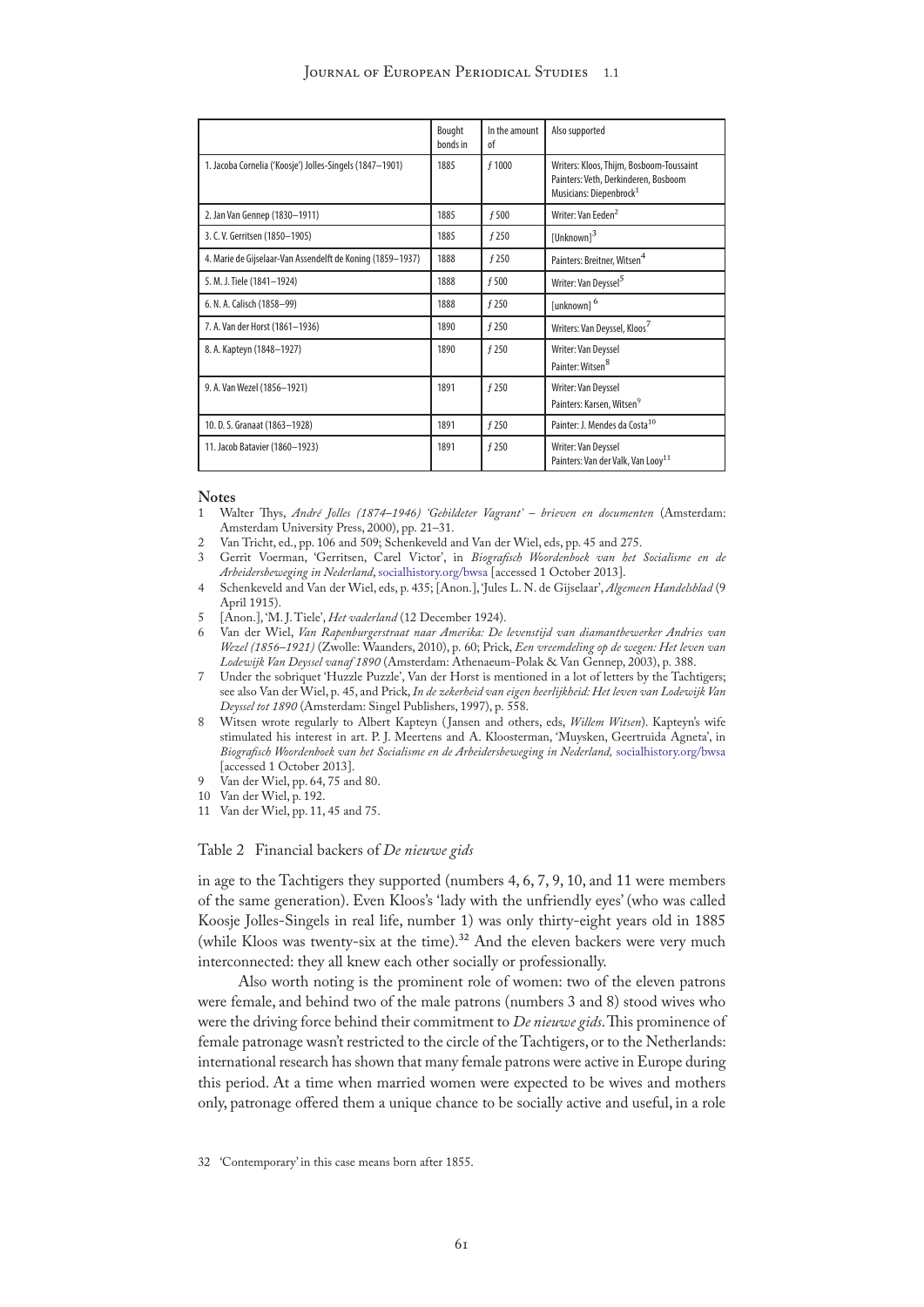that was widely accepted without being too conspicuous.<sup>33</sup> In Germany, France, and the United States, ambitious and intelligent bourgeois wives supported artists in a number of ways — sometimes only financially, but often in the capacity of *salonnière* and networker as well. Of the eleven patrons mentioned above, patronage seems to have had this function of liberation and empowerment for Marie de Gijselaar (number 4) and Jolles-Singels.34

The question remains as to whether these eleven patrons did indeed keep a respectful distance and refrain from trying to influence or control the editorial policy. For the most part they did. The consortium believed in the magazine and in the people editing it, but did not mingle in the running/day-to-day affairs of *De nieuwe gids*. However, some of them monitored the progress of the magazine carefully. Jolles-Singels, for instance, immediately wrote a letter to Kloos and Verwey when something in *De nieuwe gids* bothered or delighted her.35 In April 1889, for example, she declared that the latest issue of *De nieuwe gids* was 'a prince of joy' to her, but that she had her doubts about some of the earlier editorial choices: 'You people are so fortunate with those great and endlessly consoling gifts of yours […] I am very glad that there is nothing by Van Deyssel in this lovely issue. It is no doubt my fault that the art of Van Deyssel is not to my taste […] [The last issue of *De nieuwe gids*] seemed heavy with dirt to me, as a result of these fragments [by Van Deyssel].'36 Kloos and Verwey reacted immediately, claiming that they hoped that their patron would 'have a little more faith in us'.37

Jolles-Singels was no outsider. As we have seen, Kloos chose to fictionalize her as an 'older, literary, rich lady', a bourgeois philistine unlikely to be interested in funding his magazine. In reality she was a member of the most vibrant artistic circles of her day, and met and received artists on a daily basis. She read most of the important European magazines and collected volumes of French symbolist poetry. Kloos had known her for years before asking her for money, and, standing in her drawing room, must have been far more confident than he let on in his account. She did donate 1,000 guilders in the early days of the magazine (this wasn't a myth), but unlike Kloos would have us believe, she had every confidence in the magazine and truly wanted to help. For her the involvement in *De nieuwe gids* was 'a way to keep in touch with youth — it helped me, to some extent, to keep up to date and has brought me so much joy'.38 But she did tend to underplay her own importance as a patron:

- 33 Myriam Chimènes, *Mécènes et Musiciens: Du salon au concert à Paris sous la IIIe République* (Paris: Fayard, 2004); Antje Ruhbaum, *Elisabeth von Herzogenberg: Salon - Mäzenatentum – Musikförderung* (Freiburg, Centaurus-Verlag, 2010); Ralph P. Locke and Cyrilla Barr, *Cultivating Music in America*. *Women Patrons and Activists since 1860* (Berkeley: University of California Press, 1997); Sylvia Kahan, *Music's Modern Muse: A Life of Winnaretta Singer, Princesse de Polignac* (Rochester, University of Rochester Press, 2009).
- 34 Marie de Gijselaer visited artists in their studios and then asked her husband to buy the work she liked. Letter from Verwey to Kitty Verwey-Van Vloten, 16 May 1888. Schenkeveld and Van der Wiel, eds, p. 435; Jolles-Singels organized concerts in her drawing room and was hostess to a number of musicians, painters and writers. E. Naaijkens Singels, 'Jacoba Cornelia', in *Digitaal Vrouwenlexicon van Nederland,* [resources.huygens.knaw.nl/vrouwenlexicon](http://resources.huygens.knaw.nl/vrouwenlexicon/lemmata/data/Jolles) [accessed 13 January 2014].
- 35 For instance, in the letter from Jolles-Singels to Kloos, undated: 'And I would also like to know why Deyssel thinks Netscher is without any talent', Kloos Archive, 69 E 22.
- 36 'een prins van vreugd. Wat zijt gijlieden toch rijk en gelukkig met die groote gaven, die het vermogen hebben om oneindig te troosten. […] Ik ben heel blij dat er in dit mooie nummer niets van Van Deyssel staat. Graag neem ik aan dat het aan mij ligt dat mijn smaak de kunst van Van Deyssel niet dirigeeren kan. […] [Het vorige nummer van de N.G*.*] lijkt […] mij zwaar van vuil, door die fragmenten.' Letter from Jolles-Singels to Verwey, 5 April 1889. Thys, p. 91. The fragments by Van Deyssel she refers to are from his prose poem *Menschen en Bergen* (1886).
- 37 'een beetje meer moed op ons [zou] krijgen'. Letter from Kloos to Jolles-Singels, 16 May 1886. 's Gravesande, *De geschiedenis van 'De nieuwe gids'*, pp. 106–07.
- 38 'Een manier om op de hoogte te blijven 'van wat er omging in de jonge wereld […] [zoo]dat ik daardoor eenigszins met mijn tijd mee ben gegaan wat zooveel vreugd in mijn leven heeft gebracht'. Letter from Jolles-Singels to Kloos, 16 May 1886. Thys, p. 86.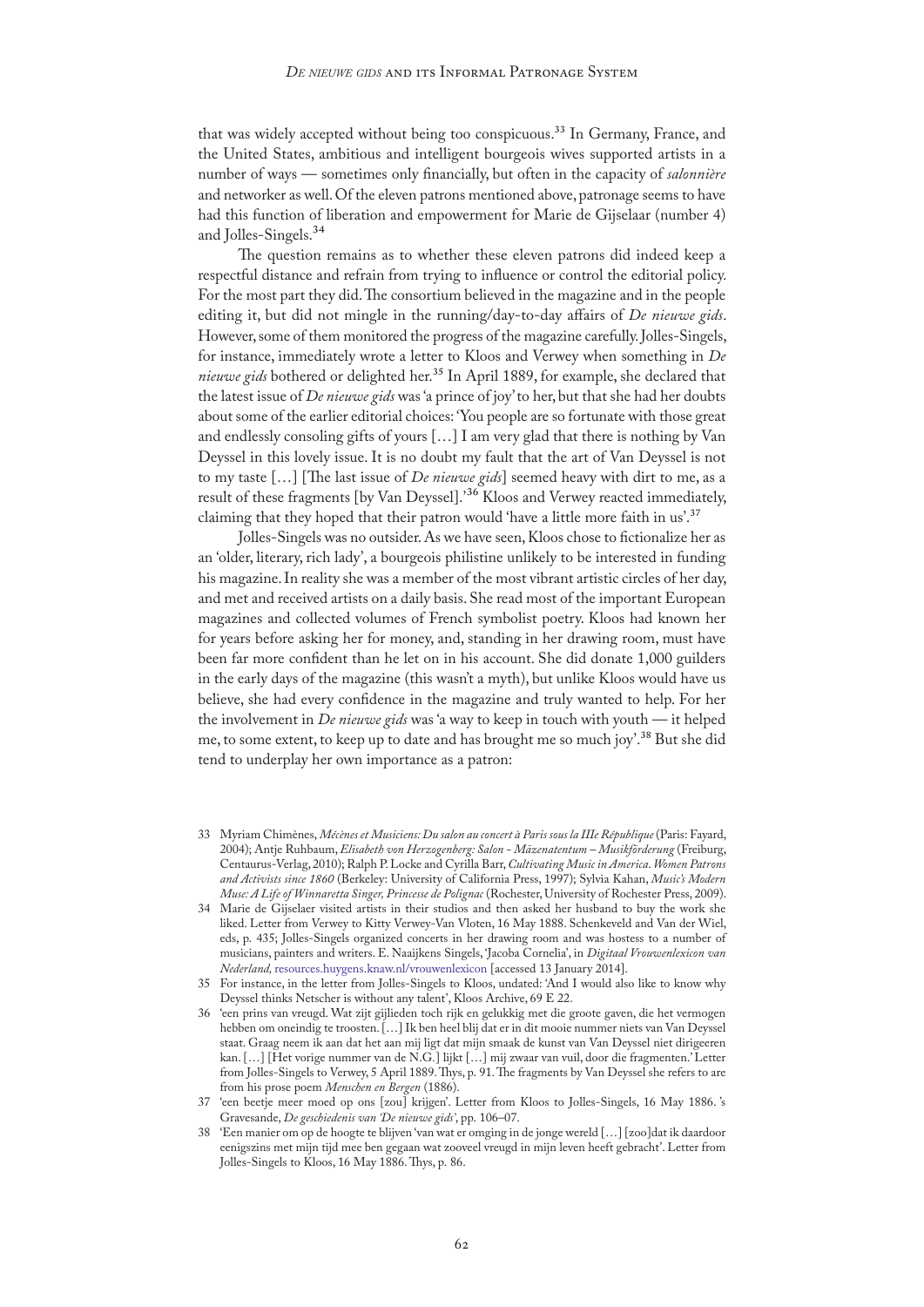I am glad if all goes well, and I will be proud as a peacock if others accede that I wasn't so far wrong in deciding to give all of you a chance to show your worth. But I assure you that I am not vain enough to think that I contributed as much to *De nieuwe gids* as you seem to think. Talent will always find a way, and you could very well have done all of this without me.39

Kloos and Verwey did not need to worry about meddling or intrusiveness. Most patrons weren't even interested in getting their money back — or were wary of conflict with the editors of the magazine, who had a reputation of imperiousness and belligerence.<sup>40</sup> 'Calisch has been sitting around in old Israels' studio for two years abusing the N.G., but now he is happy to buy a bond, and this Mr. Tiele is totally unliterary and doesn't do politics either, but thinks the N.G. is an honourable magazine that deserves to be supported', Verwey wrote of the numbers 5 and 6 on the list of backers.<sup>41</sup> Still, most of them must have been interested in the fact that their involvement with a magazine as highly rated as *De nieuwe gids* did enhance their position and prestige in the 'Young Amsterdam' community.

# **Informal Patronage System**

Van der Goes was the treasurer of *De nieuwe gids* and one of the wealthier members of the Tachtigers circle. He played a central role in the other, more informal patronage system that was operating around the magazine. In 1890, he wrote in a letter to his fellow editor Tak:

The truth is, that the money box of *De nieuwe gids* has always been at the disposal of [its founders] Kloos and Verwey. They lived for *De nieuwe gids*, and they more or less lived off it as well. It came down to constantly helping two people who hardly had any resources. It was Verwey who for years tried to collect a monthly allowance of about 25 guilders for Kloos, and he ran into difficulties often enough. I knew of all this exactly, and it proved necessary to give over-large advances to Verwey out of our general, one could say collective accounts.42

This quote offers an interesting glimpse of the informal exchange of money and gifts occurring. 'Of course I know that there is not one authority that would condone these

- 39 'Ik ben blij als het u goed gaat en ik zal grootsch als een gulden zijn als velen erkennen dat het noch zoo dwaas niet gezien was om u lieden de kans te geven ons te toonen wat gij kunt. — Maar ik verzeker je dat ik niet ijdel genoeg ben om te denken dat ik zooveel aan *De nieuwe gids* gedaan hebt als gij meent. Talent baant zich altijd een weg en gijlieden zoudt dit ook best zonder mij gesteld hebben.' Letter from Jolles-Singels to Kloos, 16 May 1886. Thys, p. 86.
- 40 Only Jolles-Singels and Calisch asked in 1893 how things stood with the return of their money (letter from Jolles-Singels to Van der Goes, 12 May 1894. Thys, p. 150 and letter from Calisch to Van der Goes, 2 November 1893. Goverdus 's Gravesande, *De geschiedenis van 'De nieuwe gids'. Brieven en documenten; supplement* (Arnhem: Van Loghum Slaterus, 1961), pp. 102–03.
- 41 'Calisch zat voor 2 jaar op 't atelier van den ouden Israëls de N.G. uitteschelden en vindt het nu zelfs prettig dat hij een aandeel kan nemen, en die heer Tiele is totaal onliterair en doet ook niet aan politiek, maar vindt de N.G. een respectabel tijdschrift, dat gesteund moet worden.' Letter from Verwey to Kitty Van Vloten, 29 October 1888. Schenkeveld and Van der Wiel, eds, p. 578.
- 42 'De waarheid is, dat de kas van de N/G voor Kloos en voor Verwey altijd heeft opengestaan; zij leefden min of meer voor de N/G en zij leefden er ook grootendeels Van. Het was een voortdurend helpen van twee menschen die bijna niets anders hadden […]. Kloos en Verwey hadden ongeveer éen beurs, Verwey was het die jaren achterelkaar voor Kloos eene maandelijksche bijdrage van ± f 25.- bijeenverzamelde en menigmaal is hem dit hoogst moeilijk gevallen. Ik wist dit alles precies en de noodzakelijkheid heeft gemaakt dat uit onze algemeene, men zou zeggen gemeenschappelijke kas, op naam Van Verwey te slotte [sic] te groote voorschotten zijn gesteld.' Letter from Van der Goes to Tak, 31 May 1890. 's Gravesande, *De geschiedenis van 'De nieuwe gids'*, pp. 265–66.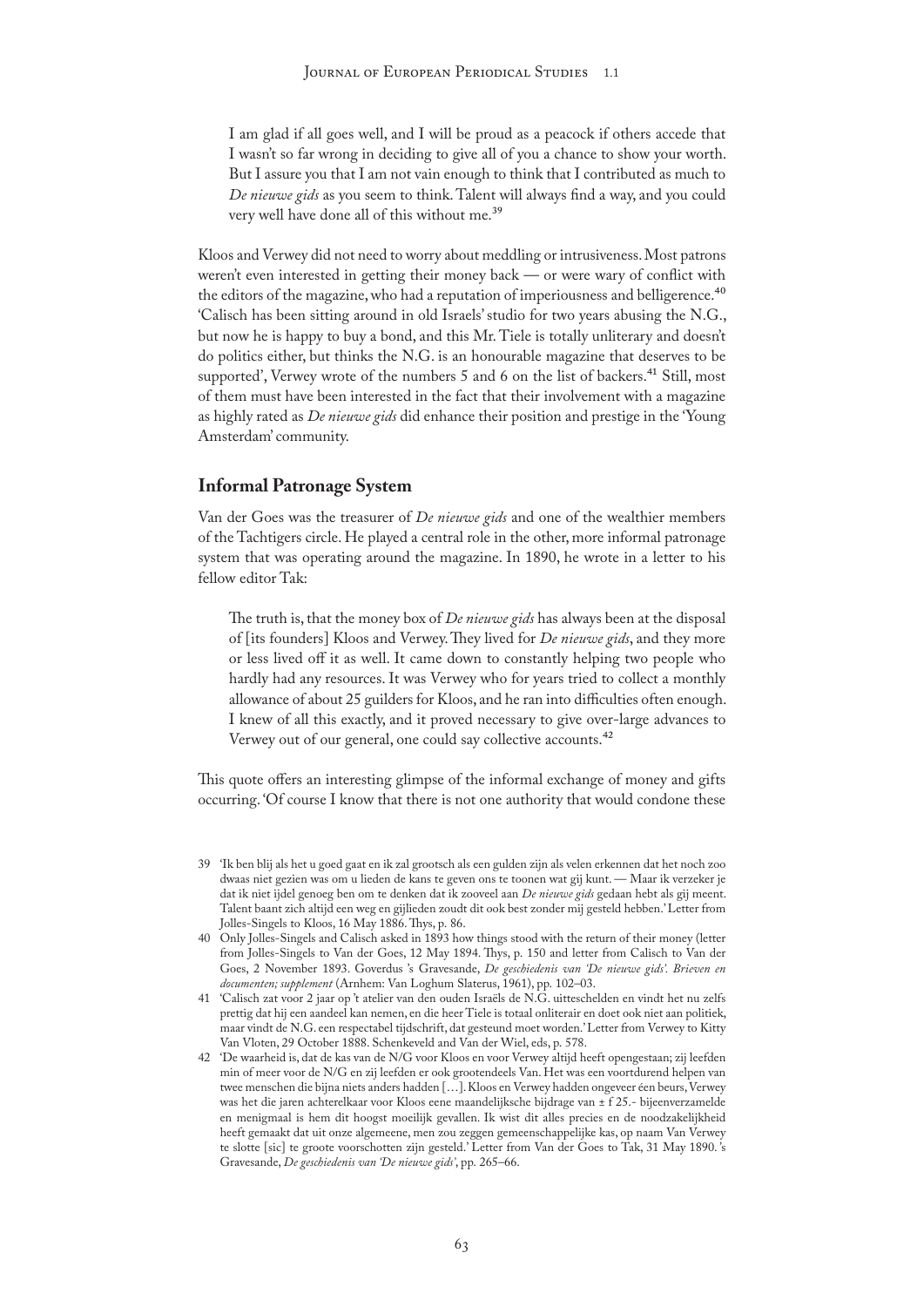expenses', Van der Goes admitted. Still, the donations to Kloos and Verwey occurred with the tacit consent of Van Eeden and the other editors of *De nieuwe gids*.43 Now it suddenly becomes clear why the magazine ran into such heavy debts. Apparently, Van der Goes paid Kloos and Verwey substantial sums at irregular intervals — quite apart from the fees they earned for their work as editors. These added up over the years, and could not but lead to huge deficits. Van der Goes also gave Kloos and Verwey money out of his own pocket — up until 1890 his private support amounted to no less than 800 guilders (equivalent to  $\epsilon$ 9,500 today).<sup>44</sup> And at the same time, the other Tachtigers tried to cover the losses by collecting money among themselves and donating it to *De nieuwe gids*. They all knew where the magazine's money was actually going, and why it was necessary to chip in.

The quote uncovers another initiative: the informal fund that Verwey tried to raise by collecting money from anyone who cared to give. The painters Witsen and Jan Veth, and the writers Van Eeden and Van der Goes (again) were among the contributors. Although the twenty-five guilders a month Verwey collected was meant to fund the magazine, it soon went to Kloos, as an addition to his salary of 600 guilders a year. This provided him with a regular annual income of 900 guilders (equivalent to almost €11,000 today), quite apart from the fees he earned as a poet.<sup>45</sup> And this was not all. On his own part, Witsen regularly supported Kloos: he paid part of his bills, paid the rent for his rooms, arranged visits to the doctor, and invited him to stay.<sup>46</sup> And things became even more complicated: Witsen did the same thing for the writer Jan Hofker and the painter Eduard Karsten — but was, at the same time, supported *himself* — by Albert Kapteyn (number 8 on the list, an engineer living in London) and Henri Samson, a physician and art collector.<sup>47</sup> Karsten, for his part, received help from Andries Van Wezel (number 9 on the list).<sup>48</sup> And Kapteyn was one of Van Deyssel's benefactors as well — and Van Deyssel was also subsidized (from 1890) by Van der Goes and Van Eeden (again).49 Those two were assisted, in turn, by C. F. Van der Horst, bond holder of *De nieuwe gids* (number 7 on the list), and by the poet Herman Gorter — who would, years later, be supported in turn by Verwey (who had by then married well).<sup>50</sup> And the list goes on endlessly. Wealthy Tachtigers privately supported their poorer colleagues — and when, in later years, the tables turned and those who had been poor had come in shortages of money to some money, the roles were reversed. The web of patronage relationships was woven so densely that it is hard to separate one support initiative from another. It is fair to say that the group as a whole carried the burden of the occasional personal and constant collective shortages of money.

Why would the Tachtigers have relied so heavily on this form of collective and reciprocal support? The easy answer is of course that this form of giving reinforced

44 Letter from Kloos to Van der Goes, 25 May 1890. 's Gravesande, *De geschiedenis van 'De nieuwe gids'*, pp. 260–61.

<sup>43</sup> 'Ik weet wel dat niet één deskundige deze uitgaven zou kunnen goedkeuren.' Letter from Van der Goes to Tak, 31 May 1890. 's Gravesande, *De geschiedenis van 'De nieuwe gids'*, pp. 265–66.

<sup>45</sup> Many letters have been written about this little fund; see also Van der Goes to Tak, 31 May 1890. 's Gravesande, *De geschiedenis van 'De nieuwe gids'*, pp. 265–66.

<sup>46</sup> Charles Vergeer, *Willem Witsen en zijn vriendenkring: De Amsterdamse bohème van de jaren negentig* (Amsterdam: Thomas Rap, 1985), p. 14.

<sup>47</sup> This has been documented in Jansen and others, eds, *Willem Witsen*.

<sup>48</sup> Schenkeveld and Van der Wiel, p. 75.

<sup>49</sup> Prick, *Een vreemdeling op de wegen*, p. 58; letters from Van Eeden to Van der Goes, 5 and 8 March 1890. 's Gravesande, *Brieven en documenten*, pp. 54–55.

<sup>50</sup> See for the involvement of Van der Horst, Prick, *Een vreemdeling op de wegen*, p. 130, and for the involvement of Herman Gorter and Verwey, a letter from Gorter to Verwey, 25 January 1896, in Mea Nijland-Verwey, *Kunstenaarslevens: De briefwisseling van Albert Verwey met Alphons Diepenbrock,*  Herman Gorter, R. N. Roland Holst, Henriëtte Van der Schalk en J. Th. Toorop (Assen: Van Gorcum, 1959), p. 142.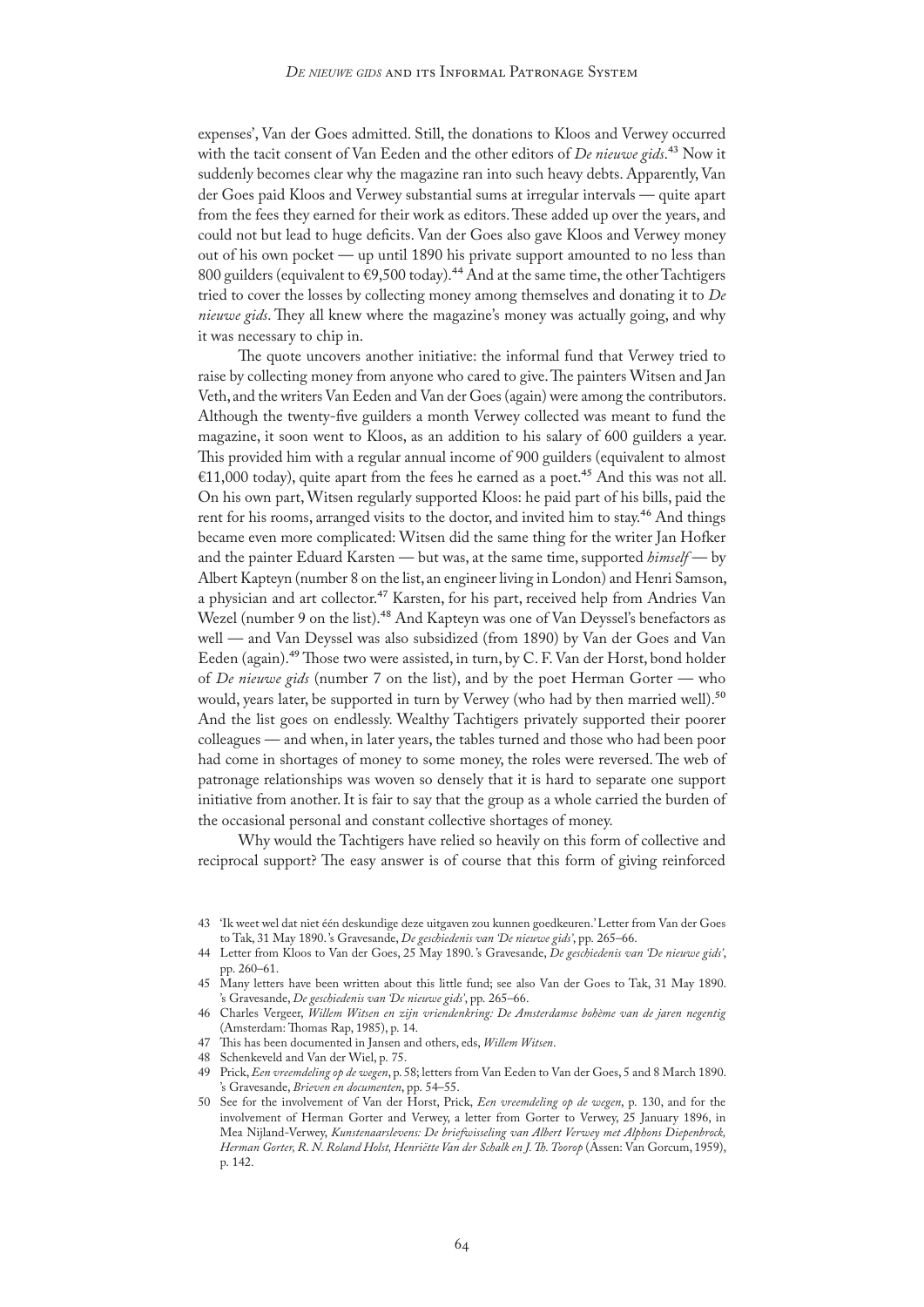their common bond. As an artistic community, the Tachtigers had placed themselves quite apart from their peers and from the existing artistic and societal context — they needed each other to strengthen their position as a group. By giving and sharing, they made their relationships productive. And there was also the issue of power. In the view of most readers and critics, writers like Kloos, Verwey, and Van Deyssel were vital to the image and impact of the magazine. These three also happened to be poor. By some coincidence, the Tachtigers who had economic resources (Van der Goes, Van Eeden, Tak) did not reach the same level of artistic authority as those who did not. Kloos and Verwey (who reinvented Dutch poetry) and Van Deyssel (who did the same for Dutch prose) were the figureheads of *De nieuwe gids*, something an artist like Van Eeden (the driving force behind many support initiatives) was very aware of.<sup>51</sup> The conclusion could be that by giving money to their poor colleagues, the rich Tachtigers invested in the right to team up with artists who were artistically much more groundbreaking. That way, gift giving earned them the right to present themselves as a Tachtiger. Another explanation could be that they invested in their colleagues to help them stay productive. Their support enabled their friends to keep writing, and this was (by way of the growing reputation of *De nieuwe gids*) a very effective way of strengthening their own authority as well. This whole idea of making gift relations *productive* to both givers and recipients can be related directly to anthropological gift theory. Sociologists like Marcel Mauss and Aafke Komter claim that people are more ready to give when their mutual dependency is larger. People who need each other, emotionally, socially, or professionally, are more willing to acknowledge or strengthen their bond by exchanging gifts.<sup>52</sup>

But more personal artistic concerns may have played a role as well. Historian Jan Fontijn claims in his biography of Van Eeden that around 1890 there were strong rumours that '[Van Eeden] only sent money to Van Deyssel to get Van Deyssel to write favourable reviews of his work', or, reversely, that Van Deyssel wrote those favourable reviews only to ensure himself of Van Eeden's support.<sup>53</sup> And it is very possible that things did indeed (partly) work that way. Gift theory states that one of the unwritten rules regulating gift giving is that gift relationships flourish if both parties invest and profit just about equally. Van Eeden and Van Deyssel both invested in their relationship, but in different ways: one of them gave money, the other what Pierre Bourdieu calls 'consecration' — the power to confer cultural prestige.<sup>54</sup> Apparently, this did not keep them from perceiving their alliance as a relationship of equivalence and balance.

But it was not difficult to upset this balance. The relationship between Kloos and Van Eeden is an example. Interestingly enough, the ease and freedom of their relationship dissolved the moment they started to define and specify what they actually gave to each other — and especially what Van Eeden gave to Kloos. Van Eeden had been silently supporting Kloos for a long time, and by now the poet considered these gifts as no more than his due. He did not understand why benefactors, like Van Eeden, protested if he put the relationship under pressure by asking more than they were

<sup>51</sup> See, for instance, the letters he sent to Verwey on 12 August 1885 and on 9 April 1888. Schenkeveld and Van der Wiel, eds, pp. 28 and 419.

<sup>52</sup> Marcel Mauss, *The Gift: The Form and Reason for Exchange in Archaic Societies* (London: Routledge, 2002) and Aafke Komter, *Social Solidarity and the Gift* (Cambridge: Cambridge University Press, 2005). See also Van den Braber, 'Do ut des' rond Multatuli en Jan Kneppelhout: Vormen van interactie tussen weldoeners en kunstenaars in de negentiende eeuw', *De negentiende eeuw*, 36.3 (2012), 161–82.

<sup>53</sup> 'hij Van Deyssel geld zond om gunstige kritieken [op zijn werk] te krijgen, of omgekeerd, dat Van Deyssel gunstige kritieken schreef om van Van Eeden geld te krijgen', Jan Fontijn, *Tweespalt: Het leven van Frederik van Eeden tot 1901* (Amsterdam: Querido, 1990), p. 271.

<sup>54</sup> Pierre Bourdieu, *The Rules of Art: Genesis and Structure of the Literary Field* (Cambridge: Polity Press, 1996).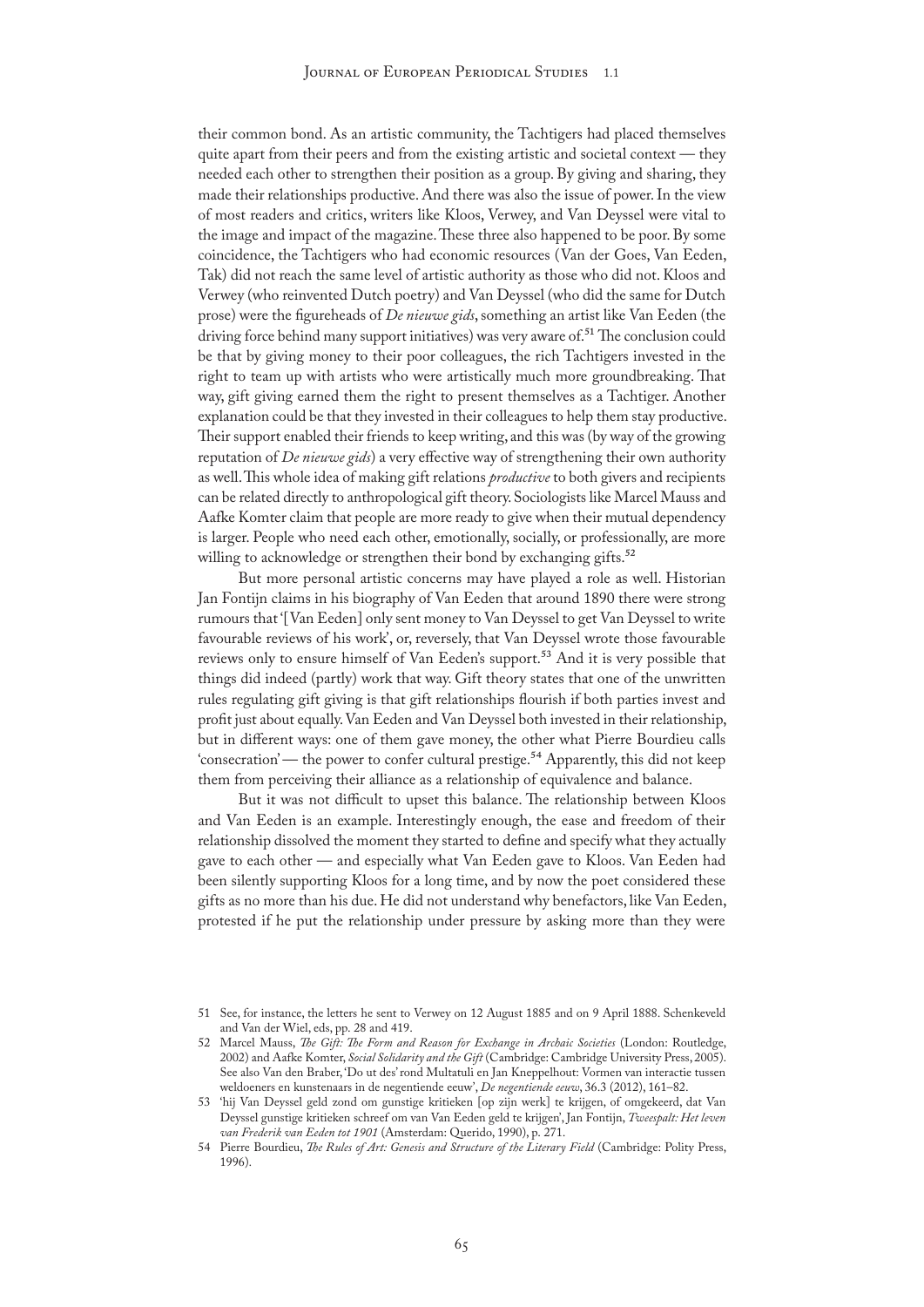prepared to give. In the spring of 1890, he decided to ask Van Eeden for more money, forcing his colleague to reconsider their mutual investment.

If you tell me now that you need 25 guilders each month, quite apart from your salary, to make ends meet — then I feel quite silly, tiredly writing mediocre articles in the evening to fill the N.G., or to make 50 guilders if I go out to read them to people, only to give you half of these 50 guilders. Whereas you have all day to write as much truly literary work as you wish.<sup>55</sup>

Van Eeden invested time, effort and energy; he expected Kloos to reciprocate with the production of 'truly literary work'. But this seemed to happen less and less often. Van Eeden asked him outright 'if he couldn't produce more?' Kloos owed it to himself and to his benefactor to make an effort, because 'you can produce work of the highest rank like no one else can in our country, you have material in abundance and […] time as well'.56 Kloos was astounded. He denied ever having received anything in the way of help or support from Van Eeden, and did not feel under any obligation to reciprocate:

You said that I should not take other people's efforts on my behalf for granted, and especially not yours. But that's not true. You offered to help, and out of necessity I concurred, adding that I considered all this as an advance, to be paid back after the death of my parents. Nothing more than a good turn.<sup>57</sup>

A major discussion followed. Who benefited the most from their relationship? Their argument hit rock bottom when Kloos, denying ever having received any help, coldly demanded a list of items Van Eeden supposedly had paid for over the years:

If somebody, even if he is my best friend, lashes out in a discussion, arguing (like you did) that he has helped me for years (financially), and I am not at all aware of his, then I have the right to ask: explain this to me […]. I am perfectly willing to acknowledge my obligations, if you can prove, verbally, not in any written form, that's not what I'm asking, that you have indeed 'helped me for years'. If you can't, then you cannot accuse me of anything, if you can I will apologize for my […] ignorance, or impudence, as you choose to call it.<sup>58</sup>

- 55 'Als je mij nu zegt dat je f 25.- in de maand noodig hebt, behalve je salaris, om rond te komen dan vind ik het eigenlijk dwaas dat ik 's avonds met een moeie kop nog middelmatige stukjes zit te schrijven om de N.G. te vullen, of f 50.- te verdienen als ik ze voorlees, en dan jou van die f 50.- nog de helft te geven. Terwijl jij den ganschen dag hebt om zooveel zuiver literair werk te maken als je verkiest.' Letter from Van Eeden to Kloos, 1 June 1890. 's Gravesande, *De geschiedenis van 'De nieuwe gids'*, pp. 267–70.
- 56 'Zuiver literair werk' 'niet méér zou kunnen schrijven?' 'Jij kunt werk maken van de hoogen rang, dat niemand beter kan doen in ons land, je hebt stof in overvloed en […] tijd ook.' Letter from Van Eeden to Kloos, 1 June 1890. 's Gravesande, *De geschiedenis van 'De nieuwe gids'*, pp. 267–70.
- 57 'Je zei, dat ik niet mocht rekenen op de werkzaamheid van anderen, speciaal van jou. Dat is niet juist. Je hebt mij zelf aangeboden mij te helpen, en door den nood gedrongen heb ik toegestemd, er bij voegende dat ik alles beschouwde als een voorschot, dat ik je bij den dood van mijn oudelui kan en zal teruggeven. Een heel gewone vriendentransactie dus.' Letter from Kloos to Van Eeden, 2 June 1890. 's Gravesande, *De geschiedenis van 'De nieuwe gids'*, pp. 270–72.

58 'Als iemand, zij hij mijn beste vriend, mij in een discussie toevoegt en als argument gebruikt, (zooals je gedaan hebt) dat hij mij vele jaren (met geld) geholpen heeft, en ik ben mij daarvan niet bewust, dan heb ik het recht te vragen: leg mij dat eens uit […] Ik wil gaarne mijne verplichtingen erkennen, als je mij bewijzen kunt, alleen met je woorden, zonder papieren, daar vraag ik niet naar, dat je mij 'vele jaren geholpen hebt.' Kan je dat niet, dan mag je 't mij ook niet toevoegen: kan je 't wel dan zal ik je excuses vragen voor mijne […] Onwetendheid [sic], die jij als "schaamteloosheid" qualificeert.' Letter from Kloos to Van Eeden, 18 September 1890. 's Gravesande, *De geschiedenis van 'De nieuwe gids'*, pp. 362–63.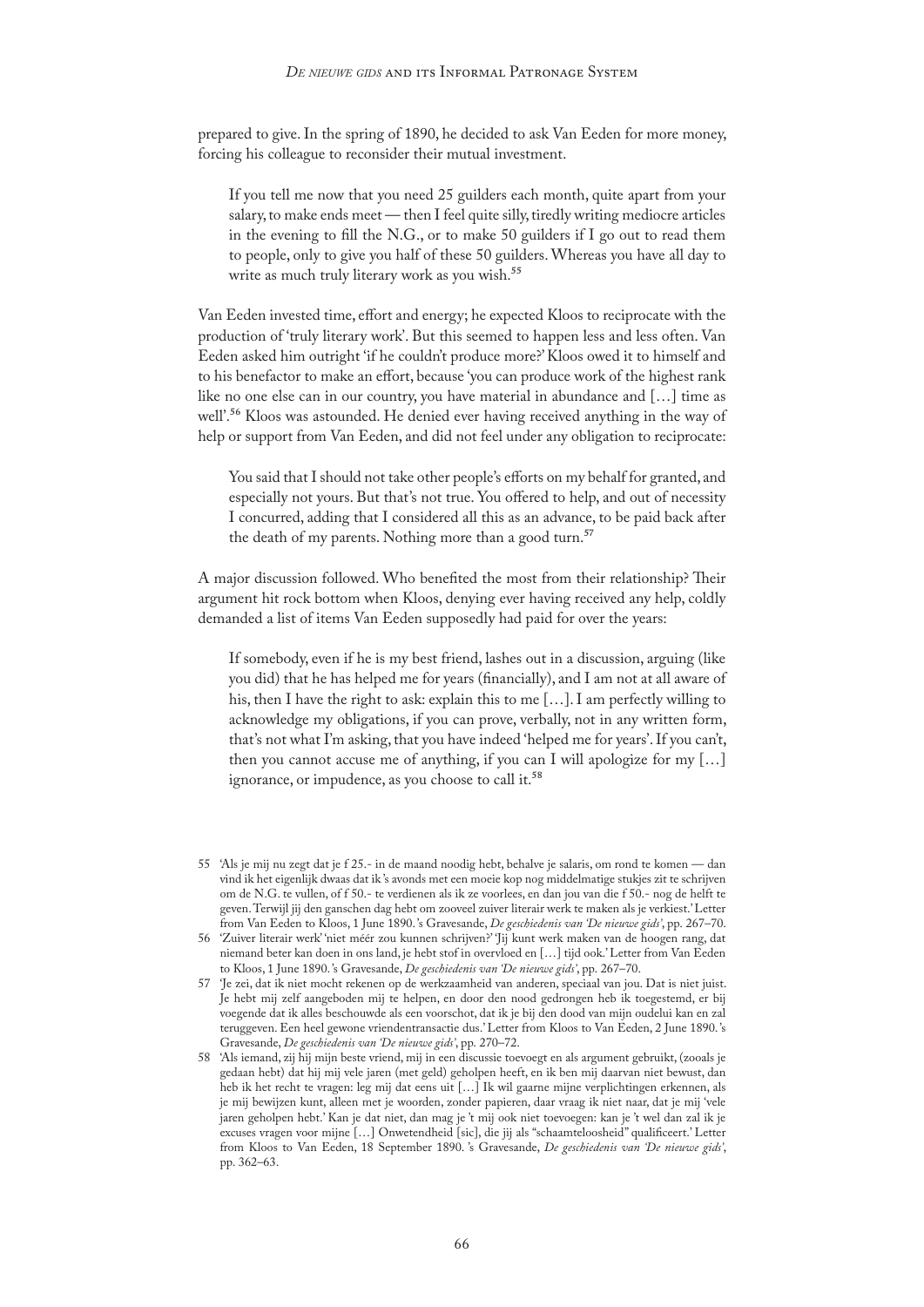Van Eeden was hurt. He informed Kloos that he considered the 'jumbling of "interest" in matters of affection bad form'. Kloos clearly 'couldn't forgive that we have put you in a position in which you have to fend for yourself ', forgetting that 'this kind of pride is only appropriate for someone strong enough to be truly independent'.59 This discussion led to an imbalance in their alliance that proved hard to overcome and redress. Their relationship never really recovered. The main problem seems to have been that they made the conditions of their exchange too explicit or, as Van Eeden's wife Martha put it, because the gentlemen 'discussed things that should be left unsaid'.<sup>60</sup>

# **Conclusion**

The Tachtigers around *De nieuwe gids* found some interesting solutions to the eternal question of money. As we have seen, they alleviated their uneasy relationship with money through different forms of patronage. My research has shown that they used the capital they acquired from their patrons for the continuation of the magazine as well as for the upkeep of those members of the group who had no other resources. As a group, they made sure that money was circulated and transferred in such a way that all members profited: artists without money could keep on writing and painting, artists who did have money invested in the continuity of the group as a whole and in their own place within it. The generosity and lack of intrusiveness of the consortium of backers of *De nieuwe gids* is striking — none of them demanded any form of control. A question that is still open, then, is what it was that these patrons actually received in return for their gift. If the structure and organisation of the circle around *De nieuwe gids* clearly begs for an actor network theory type of network analysis, the patronage arrangements could be analysed much more thoroughly than I have done here by shifting focus and making more use of gift theory or even cultural economic game theory.<sup>61</sup>

What is clear, however, is that the different forms of patronage and of funding the magazine were successful because they did not affect the artistic prestige or credibility of the Tachtigers, or of the benefactors involved — if anything, their solution to the money problem enhanced their position. This was particularly true for Van Eeden, who took pride in the fact that he was the one who enabled Kloos to write his masterpieces. It was also true for Kloos, who liked to boast of the fact that people were prepared to hand him envelopes with large banknotes. And it was probably true as well for the ladies and gentlemen who were glad that the Tachtigers were prepared to accept their gifts. Kloos's mythical patroness may have had 'unfriendly eyes', but she was also proud of her support.

**Helleke Van den Brabe**r is Assistant Professor of Cultural Studies at Radboud University, Nijmegen, and wrote her dissertation (2002) on early-twentieth-century forms of patronage in the Dutch art world. She has published widely (mostly in Dutch) on the history and theory of patronage, on collecting and collectors, and on forms of strategic giving.

<sup>59</sup> 'het mengen van "belang" in kwesties van affecties misselijk [vond]', 'niet vergeven dat je door ons op jezelven bent aangewezen', 'trots alleen op zijn plaats [is] bij iemand die sterk genoeg is om onafhankelijk te zijn'. Letter from Van Eeden to Kloos, 18 September 1890. 's Gravesande, *De geschiedenis van 'De nieuwe gids'*, pp. 361–62.

<sup>60</sup> 'argumenteer[den] over dingen waar men liefst niet over spreekt'. Letter from Martha Van Eeden-Verwey to Kloos, 21 October 1890. 's Gravesande, *De geschiedenis van 'De nieuwe gids'*, p. 364.

<sup>61</sup> Komter, *Social Solidarity and the Gift*, and Jonathan K. Nelson and Richard J. Zeckhauser, *The Patron's Payoff: Conspicuous Commissions in Italian Renaissance Art* (Princeton: Princeton University Press, 2008).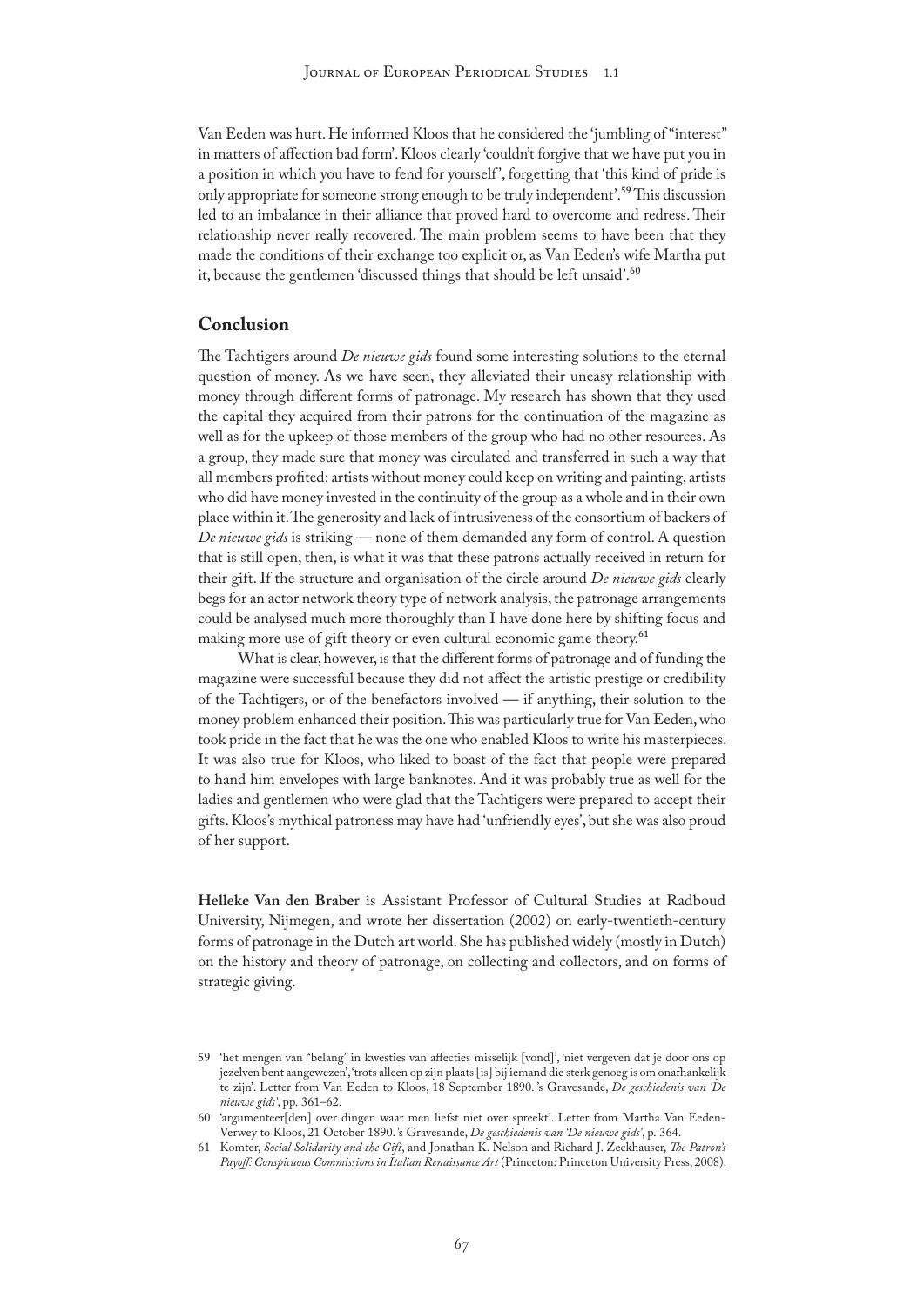# **Bibliography**

- [Anon.], 'Jules L. N. de Gijselaar', *Algemeen Handelsblad* (9 April 1915), [www.delpher.](http://www.delpher.nl/nl/kranten/view?coll=ddd&query=Jules+L.N.+de+Gijselaar&maxperpage=10&facets%5Bperiode%5D%5B%5D=0%7C20e_eeuw%7C&facets%5Bpapertitle%5D%5B%5D=Algemeen+Handelsblad&identifier=ddd%3A010652354%3Ampeg21%3Aa0070&resultsidentifier=ddd%3A010652354%3Ampeg21%3Aa0070) [nl \[](http://www.delpher.nl/nl/kranten/view?coll=ddd&query=Jules+L.N.+de+Gijselaar&maxperpage=10&facets%5Bperiode%5D%5B%5D=0%7C20e_eeuw%7C&facets%5Bpapertitle%5D%5B%5D=Algemeen+Handelsblad&identifier=ddd%3A010652354%3Ampeg21%3Aa0070&resultsidentifier=ddd%3A010652354%3Ampeg21%3Aa0070)accessed 18 June 2016]
- [Anon.], 'M. J. Tiele', *Het vaderland* (12 December 1924), [www.delpher.nl](http://www.delpher.nl/nl/kranten/view?coll=ddd&query=M.J.+tiele&maxperpage=10&facets%5Bpapertitle%5D%5B%5D=Het+Vaderland+%3A+staat-+en+letterkundig+nieuwsblad&identifier=ddd%3A010009439%3Ampeg21%3Aa0016&resultsidentifier=ddd%3A010009439%3Ampeg21%3Aa0016) [accessed 18 June 2016]
- Blom, Ron, *Frank van der Goes, 1859–1939: Journalist, literator en pionier van het socialisme* (Delft: Eburon Publishers, 2012)
- Bourdieu, Pierre, *The Field of Cultural Production* (Cambridge: Polity Press, 1993)
- ——, *The Rules of Art: Genesis and Structure of the Literary Field* (Cambridge: Polity Press, 1996)
- Chimènes, Myriam, *Mécènes et Musiciens: Du salon au concert à Paris sous la IIIe République* (Paris: Fayard, 2004)
- Fontijn, Jan, *Tweespalt: Het leven van Frederik van Eeden tot 1901* (Amsterdam: Querido, 1990)
- 's Gravesande, Goverdus, *De geschiedenis van 'De nieuwe gids'* (Arnhem: Van Loghum Slaterus, 1955)
	- ——, *De geschiedenis van 'De nieuwe gids'. Brieven en documenten; supplement* (Arnhem: Van Loghum Slaterus, 1961)
- Jansen, Leo, and others, eds, *Willem Witsen: Volledige briefwisseling*, Stichting Willem Witsen, Digitale Bibliotheek voor de Nederlandse Letteren (2007), [dbnl.org](http://www.dbnl.org/tekst/wits009brie01_01) [accessed 1 October 2013]
- Kahan, Sylvia, *Music's Modern Muse: A Life of Winnaretta Singer, Princesse de Polignac*  (Rochester: University of Rochester Press, 2009)
- Kloos, Willem, 'Hoe "De nieuwe gids" tot stand kwam en wat hij heeft gedaan', *De nieuwe gids*, 25 (1910), xi-xxviii
- Komter, Aafke, *Social Solidarity and the Gift* (Cambridge: Cambridge University Press, 2005)
- Locke, Ralph P., and Cyrilla Barr, *Cultivating Music in America: Women Patrons and Activists since 1860* (Berkeley: University of California Press, 1997)
- Mauss, Marcel, *The Gift: The Form and Reason for Exchange in Archaic Societies* (London: Routledge, 2002)
- Meertens, Piet J., and A. Kloosterman, 'Muysken, Geertruida Agneta', in *Biografisch Woordenboek van het Socialisme en de Arbeidersbeweging in Nederland,* [socialhistory.](http://socialhistory.org/bwsa/) [org/bwsa](http://socialhistory.org/bwsa/) [accessed 1 October 2013]
- Naaijkens, Els, 'Singels, Jacoba Cornelia', in *Digitaal Vrouwenlexicon van Nederland,*  [resources.huygens.knaw.nl/vrouwenlexicon](http://resources.huygens.knaw.nl/vrouwenlexicon/lemmata/data/Jolles) [accessed 13 January 2014]
- Nelson, Jonathan K., and Richard J. Zeckhauser, *The Patron's Payoff: Conspicuous Commissions in Italian Renaissance Art* (Princeton: Princeton University Press, 2008)
- Nijland-Verwey, Mea, *Kunstenaarslevens: De briefwisseling van Albert Verwey met Alphons Diepenbrock, Herman Gorter, R. N. Roland Holst, Henriëtte van der Schalk en J. Th. Toorop* (Assen: Van Gorcum, 1959)
- d'Oliveira, E. A., *De mannen van Tachtig aan het woord: Een onderzoek naar eenige beginselen van de 'nieuwe gids'-school* (Amsterdam: De maatschappij voor goede en goedkoope lectuur, 1909)
- Prick, Harry G. M., *Een vreemdeling op de wegen: Het leven van Lodewijk van Deyssel vanaf 1890* (Amsterdam: Athenaeum-Polak & Van Gennep, 2003)
	- ——, *In de zekerheid van eigen heerlijkheid: Het leven van Lodewijk van Deyssel tot 1890* (Amsterdam: Singel Publishers 1997)
	- ——, ed., *De briefwisseling tussen Lodewijk van Deyssel en Arnold Ising jr 1883–1904* (Den Haag: Nederlands Letterkundig Museum en Documentatiecentrum, 1968)